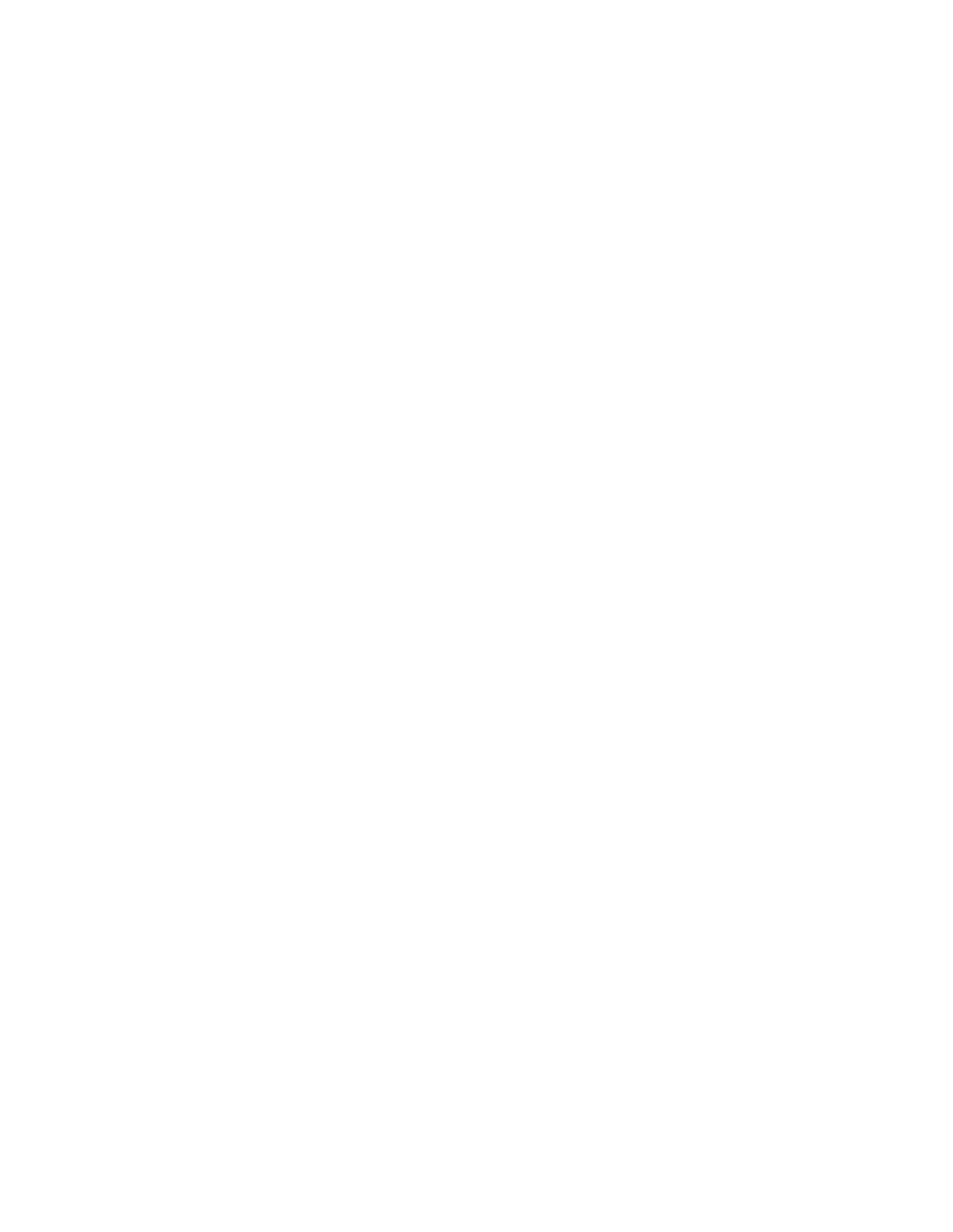Senior NSF staff further review recommendations for awards and declines. When a decision has been made, verbatim copies of reviews, excluding the names of the reviewers, and summaries of review panel deliberations, if any, are provided to the proposer.

#### Review Processes Used at NSF

The involvement of knowledgeable peers from outside the Foundation in the review of proposals is the keystone of NSF's proposal review system. Their judgments of the extent to which proposals address the NSB-established merit review criteria are vital for informing NSF staff and influencing funding recommendations. NSF programs obtain external peer review by three principal methods: (1) "mail-only," (2) "panel-only," and (3) "mail-plus-panel" review. In addition, site visits by NSF staff and external peers are often used to review proposals for large facilities, centers, and systemic reform initiatives. NSF program officers are given discretion in the specific use of review methods, subject to supervisory approval.

In "mail-only" reviews, peers are sent proposals and asked to submit written comments to NSF through FastLane, NSF's Web-based system for electronic proposal submission and review. These mail reviews are then used by the NSF program officer to support a recommendation for award or decline.

"Panel-only" review refers to the process of soliciting reviews only from those peers who meet in a panel review setting to discuss their reviews and provide advice directly to the program officer. Most programs that use this process provide proposals to panelists and receive their reviews before the panel meeting.

Many proposals submitted to NSF are reviewed using some combination of these two processes ("mail-plus-panel" review). Those programs that employ the mail-plus-panel review process have developed several different configurations, such as:

- A peer is asked to submit a written mail review and also serve as a panelist; and
- A peer is asked to participate only as a panelist, with responsibility only for reviewing and discussing mail reviews written by others and providing verbal and/or written advice to the program officer.

The use of various review methods has changed markedly over time, as shown in **Text Figure 7**, and the corresponding data in **Appendix Table 4**. Since 1994 the percentage of NSF proposals reviewed by panel-only has increased from 43 to 50 percent of all proposals. During the same period, there has been a steady decline in the use of mail-only review from 25 to 14 percent. The use of mail-plus-panel review increased from 28 to 33 percent.

There are a number of reasons for the trend toward panel review. For example, the panel review process permits proposals to be discussed and compared to one another. For this reason, panel review is the norm in evaluating proposals in response to program solicitations and announcements with proposal submission deadlines. The panel review process also has advantages in the evaluation of multidisciplinary proposals, because, unlike mail-only review, viewpoints representing several disciplines can be openly discussed and integrated.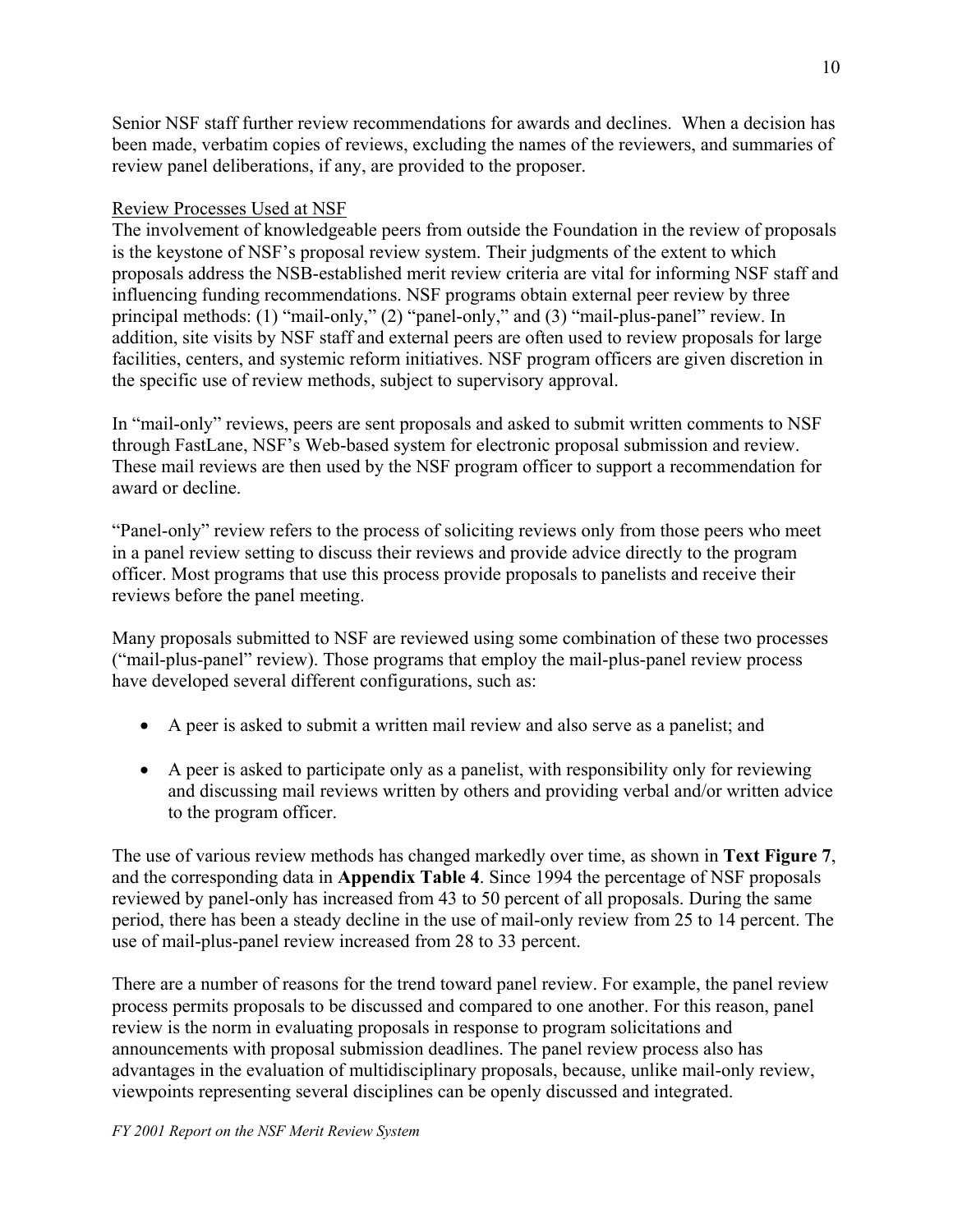

Evaluation of the broader impacts of the proposal is also facilitated by the panel review process. The mail + panel review process is used frequently because it combines the in-depth expertise of mail review with the more comparative analysis of panel review.

Finally, the panel review process requires fewer individual reviewers than the mail-only process. For example a panel of 25 reviewers could possible review 200 proposals, while it may require several hundred mail reviewers to review the same proposals. Also, using panels in the review process tends to reduce proposal processing time (time-to-decision), compared to mail-only reviews. For example, in FY 2001, 70% of all proposals reviewed by panel-only were processed within six months, compared to 58% for mail-plus-panel and 52% for mail-only. Mail review often takes more time because additional reviews must be requested when some of the reviewers in the first set decline to review the proposal.

Directorate-level data on the use of different review processes during FY 2001 are presented in **Appendix Table 5**. For both historical and currently practical reasons, NSF Directorates vary in their use of proposal review methods. Mail-plus-panel review was the predominant review process used in the BIO, GEO, and SBE Directorates while panel-only review was the predominant method in CISE, EHR, ENG and MPS. Mail-only review was the most common mode of review in the Office of Polar Programs (OPP)

#### Proposal Processing Efficiency – Dwell Time

It is very important for applicants to receive a timely funding decision (dwell time). NSF's FY 2001 GPRA performance goal is, for 70% of proposals, to be able to inform applicants whether their proposals have been declined or recommended for funding within six months of receipt. As indicated in **Text Figure 8**, although NSF did not meet this goal, in FY 2001 62 percent of all *FY 2001 Report on the NSF Merit Review System*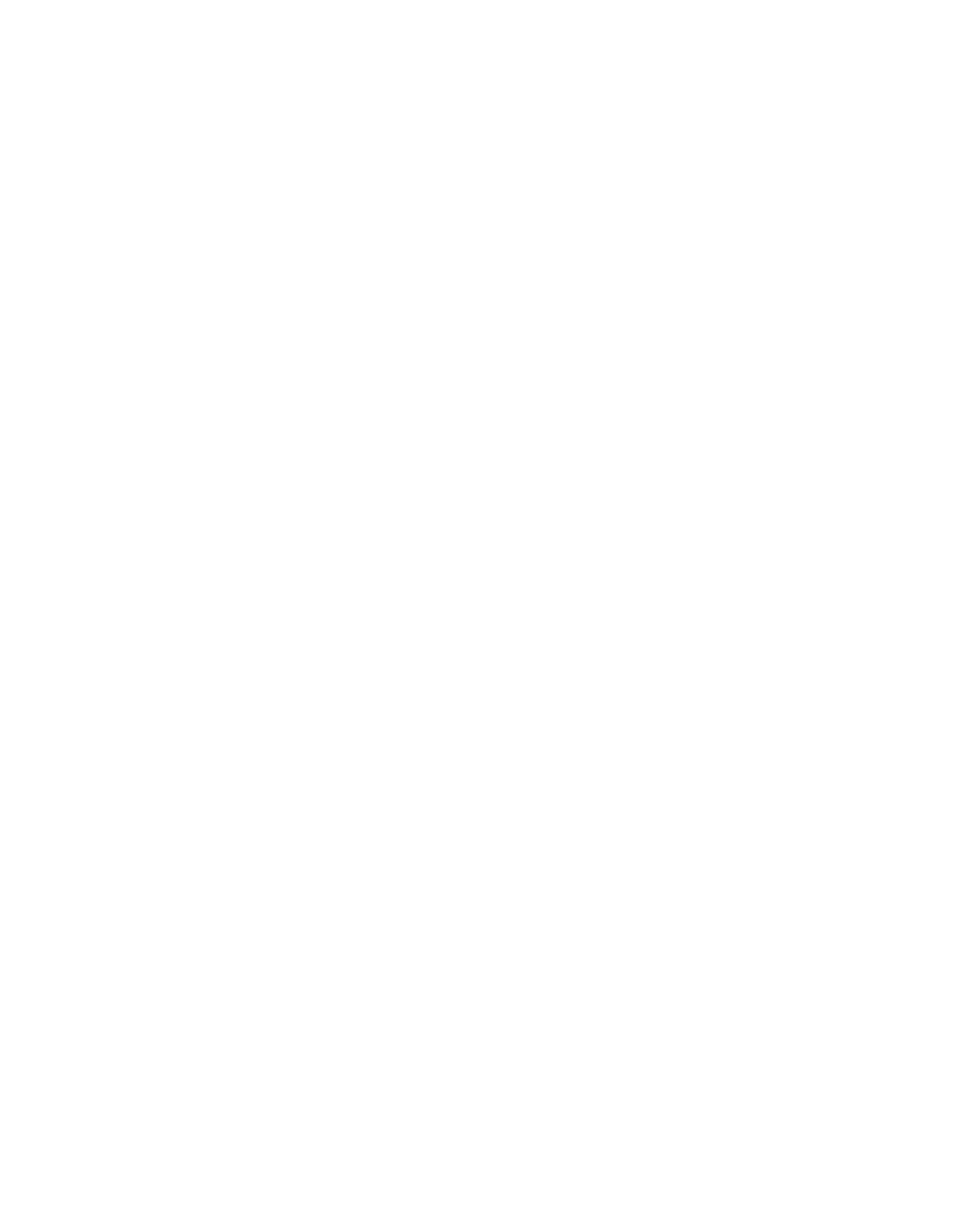|                                                                        | <b>Assistant</b> | <b>Associate</b>        | Program          | <b>Total</b> |  |
|------------------------------------------------------------------------|------------------|-------------------------|------------------|--------------|--|
|                                                                        | Program          | Program                 | <b>Directors</b> |              |  |
|                                                                        | <b>Directors</b> | <b>Directors</b>        |                  |              |  |
| <b>Total</b>                                                           | 11               | 14                      | 352              | 377          |  |
| <b>Male</b>                                                            | 3                | 8                       | 224              | 235          |  |
|                                                                        | 27%              | 62%                     | 63%              | 62%          |  |
| Female                                                                 | 8                | 6                       | 122              | 136          |  |
|                                                                        | 73%              | 38%                     | 35%              | 36%          |  |
| <b>Not Disclosed</b>                                                   | 0                | 0                       | 6                | 6            |  |
|                                                                        | $0\%$            | $0\%$                   | 2%               | $2\%$        |  |
| <b>Minority</b>                                                        | $\overline{2}$   | $\overline{\mathbf{3}}$ | 67               | 72           |  |
|                                                                        | 18%              | 22%                     | 19%              | 19%          |  |
| White,                                                                 | 9                | 11                      | 274              | 294          |  |
| Non-Hispanic                                                           | 82%              | 78%                     | 78%              | 78%          |  |
| <b>Unknown</b>                                                         | $\bf{0}$         | 0                       | 11               | 11           |  |
|                                                                        | $0\%$            | $0\%$                   | 3%               | 3%           |  |
| Permanent                                                              | 7                | 8                       | 162              | 177          |  |
|                                                                        | 64%              | 54%                     | 46%              | 47%          |  |
| <b>VSEE</b>                                                            | $\bf{0}$         | $\bf{0}$                | 35               | 35           |  |
|                                                                        | $0\%$            | $0\%$                   | 10%              | 10%          |  |
| <b>Temporary</b>                                                       | 1                | $\overline{\mathbf{4}}$ | 42               | 47           |  |
|                                                                        | 9%               | 31%                     | 12%              | 12%          |  |
| <b>IPA</b>                                                             | 3                | $\overline{2}$          | 113              | 118          |  |
|                                                                        | 27%              | 15%                     | 32%              | 31%          |  |
| Source: NSF Division of Human Resource Management                      |                  |                         |                  |              |  |
| Notes: VSEE: Individual employed as a Visiting Scientist, Engineer, or |                  |                         |                  |              |  |
| Educator (formerly termed "Rotator"). IPA: Individual employed         |                  |                         |                  |              |  |
| under the Intergovernmental Personnel Act.                             |                  |                         |                  |              |  |

**Text Figure 12 Distribution of NSF Program Officers by Characteristics As of October 1, 2001**

Depending on their professional experience, program officers are classified as assistant program director, associate program director, or program director. They can be permanent NSF employees or temporary employees. Some temporary program officers are "on loan" as visiting scientists, engineers, and educators (VSEEs) for up to three years from their host institutions. Others are employed through grants to the home institutions under the terms of the Intergovernmental Personnel Act (IPA).

#### Assuring Objectivity in the Merit Review Process

NSF program officers carefully check all proposals for potential conflict of interest and select expert outside reviewers with no apparent potential conflicts. All reviewers are instructed to declare potential conflicts. All program officers receive conflict-of-interest training annually.

Each program officer's recommendation to award or decline a proposal is subject to a programmatic review by a higher level reviewing official (usually the division director), and an administrative review by a grants officer in the Office of Budget, Finance, and Award

*FY 2001 Report on the NSF Merit Review System*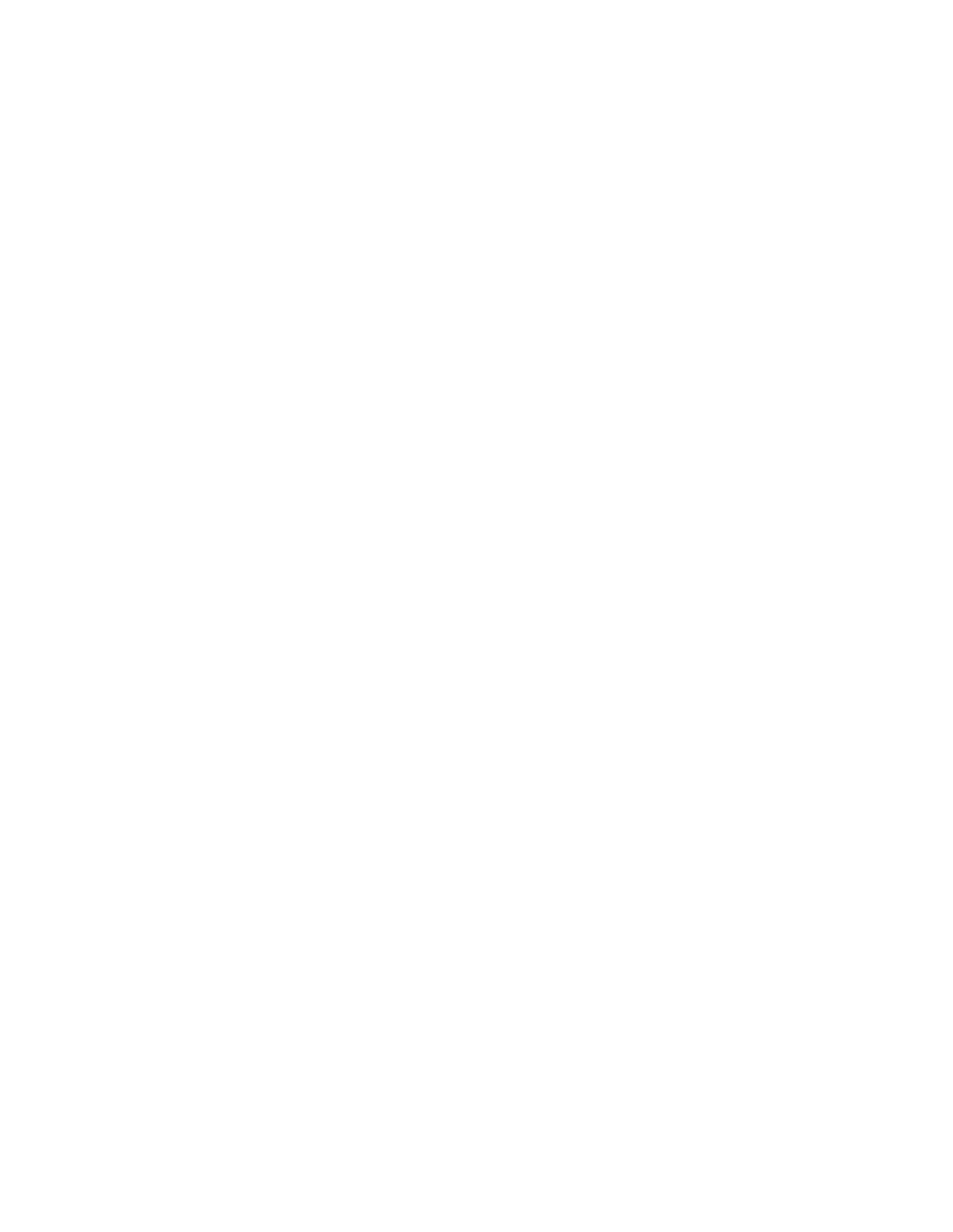### **Competitively Reviewed Proposals, Awards and Funding Rates By Directorate, FY 1997- 2001**

|            |                     |        |                     | <b>Fiscal Year</b> |        |        | Five-year   Five-year |                    |
|------------|---------------------|--------|---------------------|--------------------|--------|--------|-----------------------|--------------------|
|            |                     | 1997   | 1998                | 1999               | 2000   |        | 2001 Total            | Average            |
| <b>NSF</b> | Proposals           | 30,237 | $\overline{28,421}$ | 28,578             | 29,507 | 31,942 | 148,685               | 29,737             |
|            | Awards              | 9,935  | 9,380               | 9,187              | 9,849  | 9,925  | 48,276                | 9,655              |
|            | <b>Funding Rate</b> | 33%    | 33%                 | 32%                | 33%    | 31%    | 32%                   | 32%                |
| <b>BIO</b> | Proposals           | 5,211  | 4,859               | 4,568              | 4,866  | 5,131  | 24,635                | 4,927              |
|            | Awards              | 1,418  | 1,410               | 1,347              | 1,428  | 1,431  | 7,034                 | 1,407              |
|            | <b>Funding Rate</b> | 27%    | 29%                 | 29%                | 29%    | 28%    | 29%                   | 29%                |
| CSE        | Proposals           | 2,019  | 2,044               | 2,314              | 3,022  | 3,866  | 13,265                | $\overline{2,653}$ |
|            | Awards              | 740    | 715                 | 782                | 931    | 923    | 4,091                 | 818                |
|            | <b>Funding Rate</b> | 37%    | 35%                 | 34%                | 31%    | 24%    | 31%                   | 31%                |
| <b>EHR</b> | Proposals           | 3,368  | 3,519               | 2,850              | 2,725  | 3,449  | 15,911                | 3,182              |
|            | Awards              | 1,193  | 1,219               | 819                | 950    | 1,157  | 5,338                 | 1,068              |
|            | <b>Funding Rate</b> | 35%    | 35%                 | 29%                | 35%    | 34%    | 34%                   | 34%                |
| ENG        | Proposals           | 6,082  | 5,546               | 5,424              | 6,022  | 5,983  | 29,057                | 5,811              |
|            | Awards              | 1,579  | 1,391               | 1,476              | 1,540  | 1,426  | 7,412                 | 1,482              |
|            | <b>Funding Rate</b> | 26%    | 25%                 | 27%                | 26%    | 24%    | 26%                   | 26%                |
| GEO        | Proposals           | 3,954  | 3,332               | 3,453              | 3,486  | 3,580  | 17,805                | 3,561              |
|            | Awards              | 1,341  | 1,242               | 1,321              | 1,368  | 1,417  | 6,689                 | 1,338              |
|            | <b>Funding Rate</b> | 34%    | 37%                 | 38%                | 39%    | 40%    | 38%                   | 38%                |
| <b>MPS</b> | Proposals           | 5,541  | 5,272               | 5,207              | 5,287  | 5,692  | 26,999                | $\overline{5,}400$ |
|            | Awards              | 1,998  | 1,842               | 1,903              | 2,045  | 1,996  | 9,784                 | 1,957              |
|            | <b>Funding Rate</b> | 36%    | 35%                 | 37%                | 39%    | 35%    | 36%                   | 36%                |
| <b>SBE</b> | Proposals           | 3,316  | 3,127               | 4,025              | 3,356  | 3,510  | 17,334                | 3,467              |
|            | Awards              | 1,253  | 1,298               | 1,220              | 1,268  | 1,300  | 6,339                 | 1,268              |
|            | <b>Funding Rate</b> | 38%    | 42%                 | 30%                | 38%    | 37%    | 37%                   | 37%                |
| OPP        | Proposals           | 579    | 555                 | 638                | 675    | 634    | 3,081                 | 616                |
|            | Awards              | 258    | 192                 | 258                | 251    | 201    | 1,160                 | 232                |
|            | <b>Funding Rate</b> | 45%    | 35%                 | 40%                | 37%    | 32%    | 38%                   | 38%                |
| Other      | Proposals           | 167    | 167                 | 99                 | 68     | 97     | 598                   | 120                |
|            | Awards              | 155    | 71                  | 61                 | 68     | 74     | 429                   | 86                 |
|            | <b>Funding Rate</b> | 93%    | 43%                 | 62%                | 100%   | 76%    | 72%                   | 72%                |

Notes:

"Competitively reviewed" proposals and awards refer to proposal actions for research, education and training which are processed through NSF's external merit review system each year.

These figures do not include 7,145 second-year and later incremental awards during FY 2001 for "continuing grants' which are competitively reviewed in the first year of the award.

Also excluded are 3,197 supplements which are not subject to external merit review, and 249 contracts which are reviewed with special criteria.

"Other" organizational units include Office of Integrative Activities

Source: NSF Enterprise Information System, as of January 9, 2002.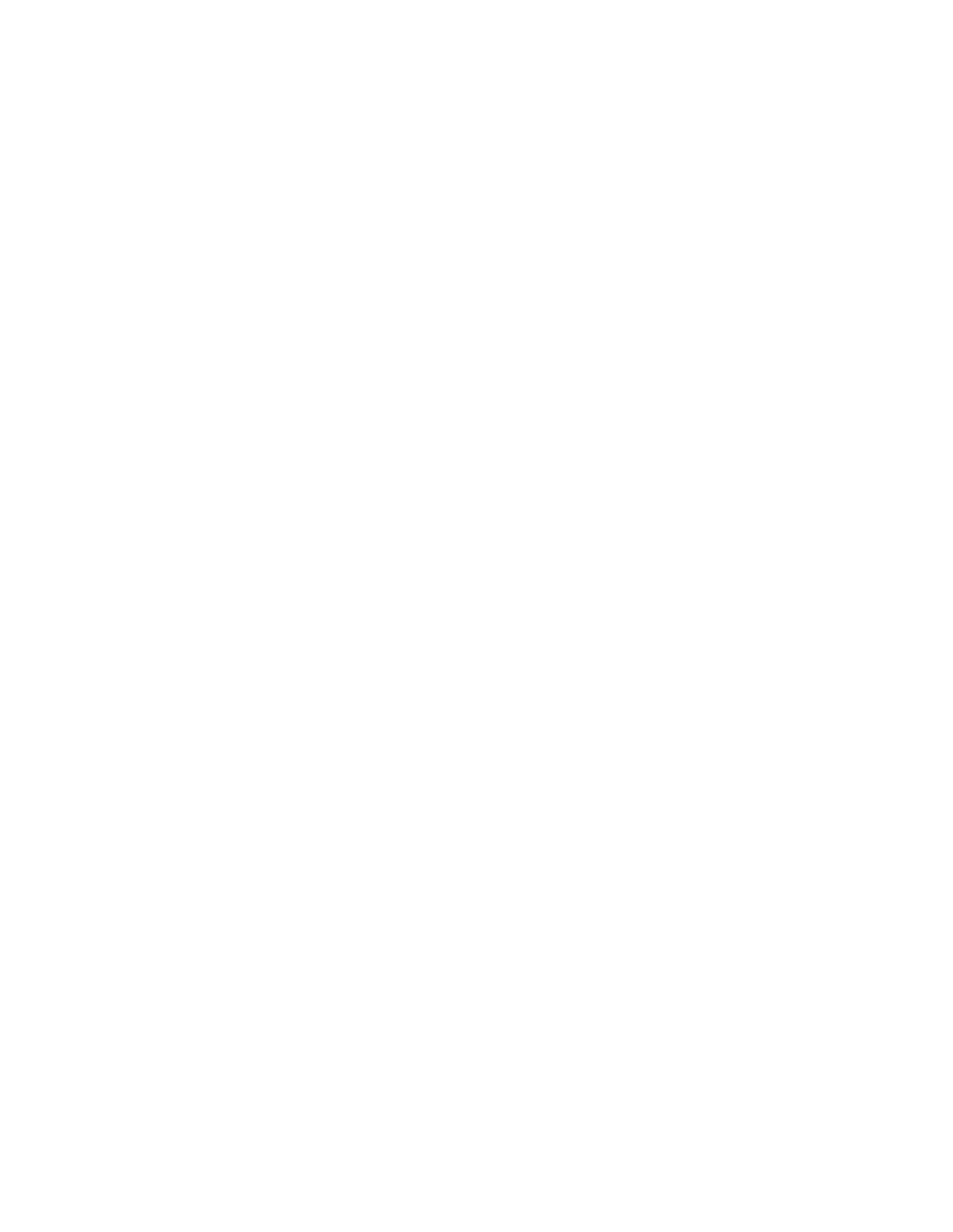|            |         |              |                |         | <b>Fiscal Year</b> |                |         |               |
|------------|---------|--------------|----------------|---------|--------------------|----------------|---------|---------------|
|            |         | 1997         |                | 1998    | 1999               |                | 2000    | 2001          |
| <b>NSF</b> | Median  | \$<br>64,333 | $\mathbf{\$}$  | 68,383  | \$<br>72,343       | \$             | 78,430  | \$<br>84,636  |
|            | Average | \$<br>78,855 | \$             | 86,342  | \$<br>92,077       | \$             | 106,389 | \$<br>113,773 |
| <b>BIO</b> | Median  | \$<br>80,266 | \$             | 84,776  | \$<br>91,537       | \$             | 100,000 | \$<br>108,387 |
|            | Average | \$<br>85,453 | \$             | 100,098 | \$<br>113,850      | \$             | 119,781 | \$<br>143,636 |
| <b>CSE</b> | Median  | \$<br>70,104 | \$             | 73,049  | \$<br>80,152       | \$             | 100,000 | \$<br>96,010  |
|            | Average | \$<br>88,664 | \$             | 94,598  | \$<br>108,638      | \$             | 156,698 | \$<br>133,787 |
| <b>ENG</b> | Median  | \$<br>67,760 | \$             | 72,012  | \$<br>75,906       | \$             | 76,635  | \$<br>80,000  |
|            | Average | \$<br>74,413 | \$             | 83,357  | \$<br>86,348       | \$             | 90,212  | \$<br>99,217  |
| <b>GEO</b> | Median  | \$<br>64,119 | \$             | 67,000  | \$<br>66,491       | \$             | 73,635  | \$<br>77,156  |
|            | Average | \$<br>77,540 | \$             | 83,768  | \$<br>84,571       | \$             | 96,420  | \$<br>97,652  |
| <b>MPS</b> | Median  | \$<br>62,365 | $\mathfrak{S}$ | 69,672  | \$<br>75,859       | $\mathfrak{L}$ | 78,304  | \$<br>86,152  |
|            | Average | \$<br>87,978 | \$             | 92,046  | \$<br>96,775       | \$             | 109,646 | \$<br>114,364 |
| <b>SBE</b> | Median  | \$<br>31,216 | \$             | 34,163  | \$<br>37,691       | \$             | 43,433  | \$<br>51,251  |
|            | Average | \$<br>44,935 | \$             | 50,603  | \$<br>52,345       | \$             | 50,778  | \$<br>66,585  |
| <b>OPP</b> | Median  | \$<br>68,627 | $\mathfrak{L}$ | 71,858  | \$<br>82,402       | \$             | 75,215  | \$<br>82,694  |
|            | Average | \$<br>97,478 | \$             | 105,021 | \$<br>116,508      | \$             | 136,512 | \$<br>111,747 |

## **Median and Average Award Amounts by Directorate, Research Grants FY 1997 - 2001**

Note: Median and average are based on competitively reviewed research awards.

Source: NSF Enterprise Information System, as of January 17, 2002.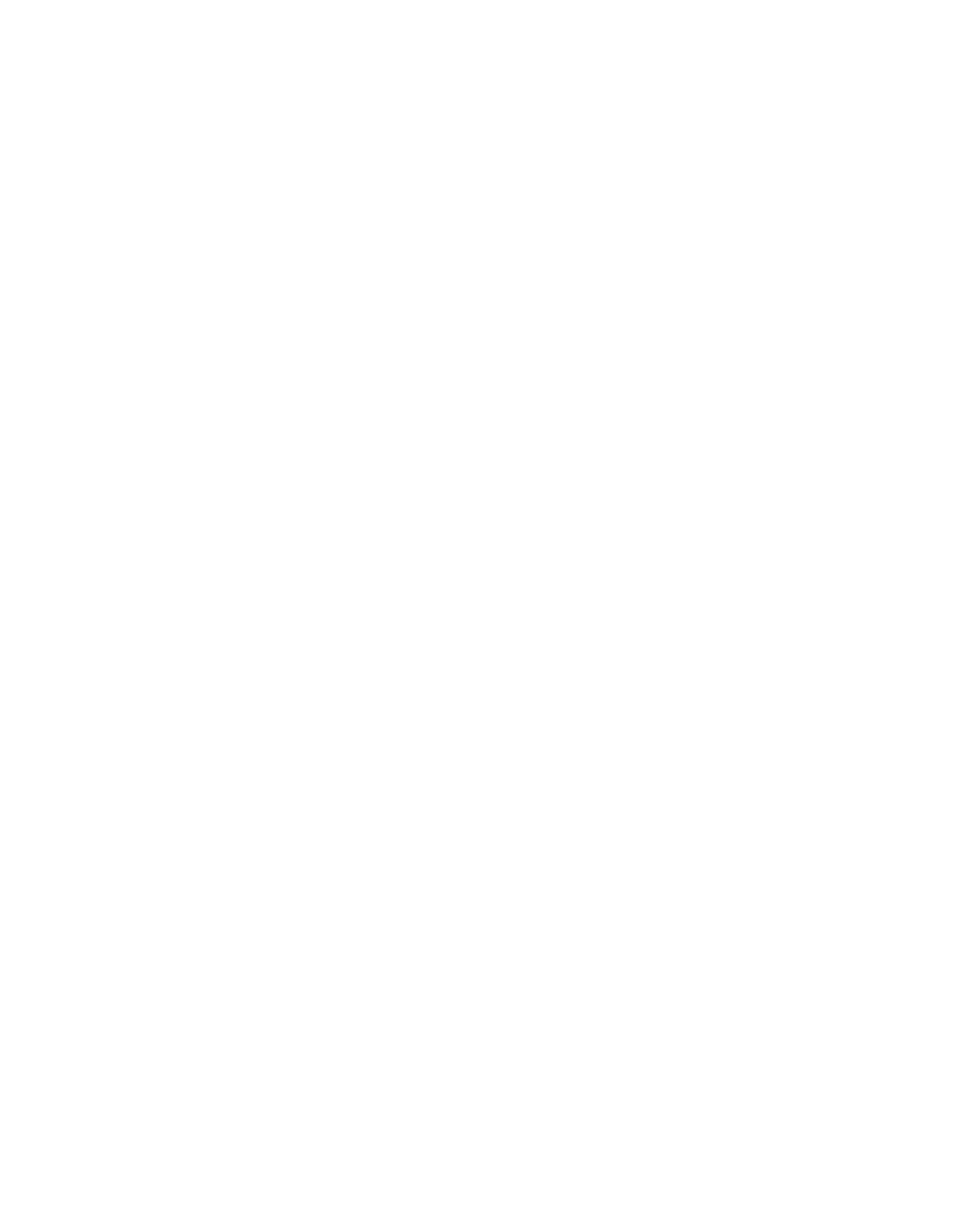







Number of FY 2001 Proposals -- 2,246 Declines, 1,767 Awards

Number of FY 2001 Proposals -- 11,243 Declines, 3,763 Awards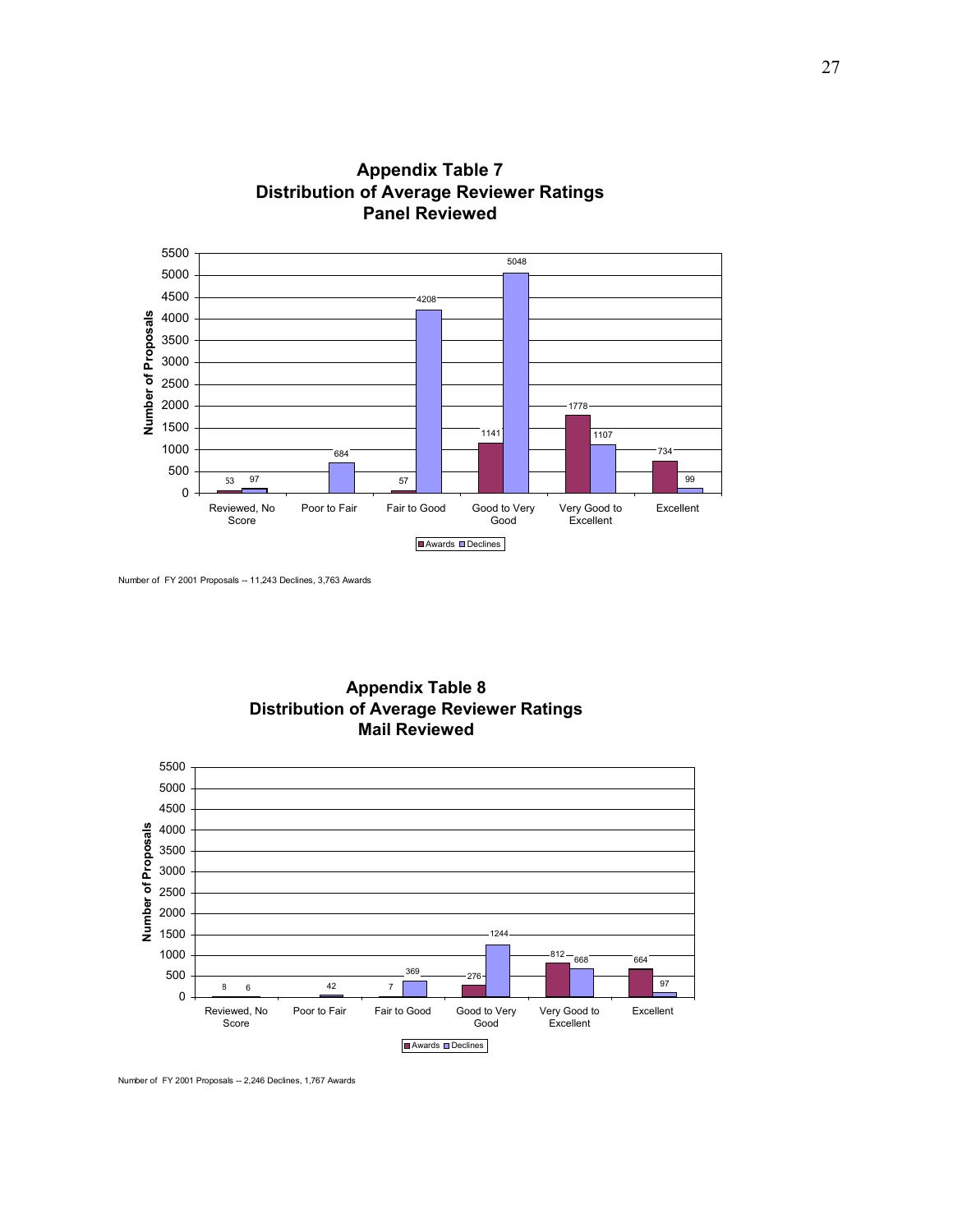



Number of FY 2001 Proposals -- 8,076 Declines, 3,291 Awards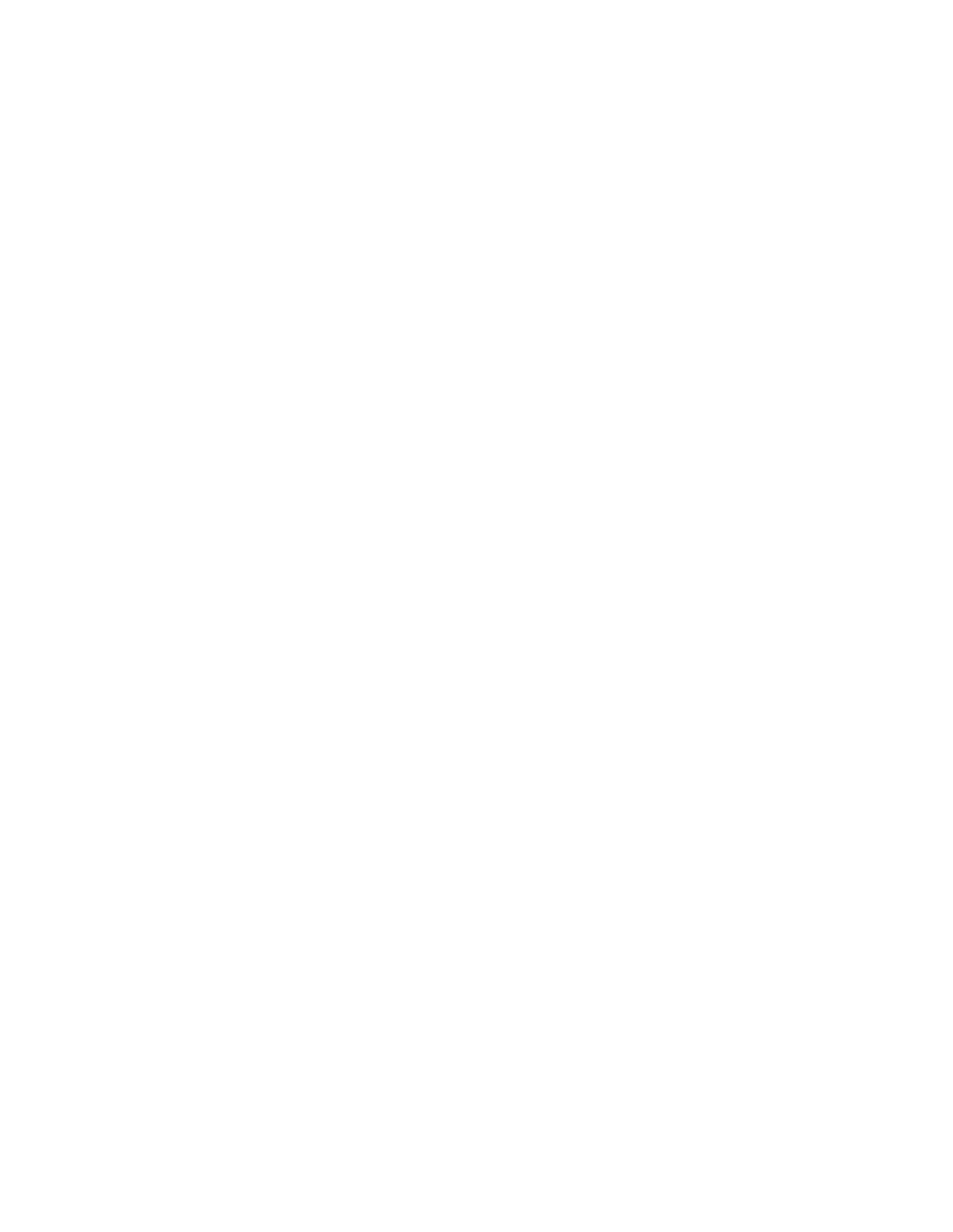### **Committee of Visitors Meetings By Directorate**

### **(COV meetings held during FY 2001 are highlighted in bold font)**

|                                                         | Fiscal Year | Fiscal Year |
|---------------------------------------------------------|-------------|-------------|
| <b>DIRECTORATE</b>                                      | of Most     | of Next     |
| Division                                                | Recent COV  | COV Due     |
| Programs                                                |             |             |
| <b>BIOLOGICAL SCIENCES</b>                              |             |             |
| <b>Biological Infrastructure</b>                        |             |             |
| <b>Instrument Related Activities</b>                    | 2000        | 2002        |
| <b>Research Resources</b>                               | 2000        | 2003        |
| Training                                                | 2000        |             |
| <b>Plant Genome</b>                                     | 2001        |             |
| <b>Environmental Biology</b>                            | 1999        | 2003        |
| <b>Ecological Studies</b>                               | 1998        | 2002        |
| <b>Long Term Research</b>                               | 2001        |             |
| Systematic and Population Biology                       | 2000        | 2004        |
| <b>Integrative Biology and Neuroscience</b>             | 2001        | 2005        |
| Neuroscience                                            | 1999        | 2003        |
| Developmental Mechanisms                                | 2000        | 2004        |
| Physiology and Ethnology                                | 1997        | 2002        |
| Molecular and Cellular Biosciences                      |             | 2002        |
| Biomolecular Structure and Function                     | 2000        |             |
| <b>Biomolecular Processes</b>                           | 2000        |             |
| <b>Cell Biology</b>                                     | 2001        |             |
| Genetics                                                | 1999        |             |
|                                                         | Fiscal Year | Fiscal Year |
| <b>DIRECTORATE</b>                                      | of Most     | of Next     |
| Division                                                | Recent COV  | COV Due     |
| Programs                                                |             |             |
| <b>COMPUTER AND INFORMATION SCIENCE AND ENGINEERING</b> |             |             |
| Advanced Computational Infrastructure and Research      |             |             |
| <b>Advanced Computational Research</b>                  | 2001        | 2004        |
| <b>PACI</b>                                             | 1999        | 2002        |
| <b>Computer-Communications Research</b>                 |             |             |
| Communications                                          | 2000        | 2003        |
| Computer Systems Architecture                           | 2000        | 2003        |
| Design Automation                                       | 2000        | 2003        |
| Hybrid and Embedded Systems (new in '02)                |             | 2003        |
| Numeric, Symbolic and Geometric Computation             | 2000        | 2003        |
| Operating Systems and Compilers                         | 2000        | 2003        |
| <b>Signal Processing Systems</b>                        | 2000        | 2003        |

| Theory of Computing                 | 2000 | 2003 |
|-------------------------------------|------|------|
| Trusted Computing (new in '02)      |      | 2003 |
|                                     |      |      |
| Information and Intelligent Systems |      |      |
| Computation and Social Systems      | 1999 | 2002 |
| Human Computer Interaction          | 1999 | 2002 |

2000

2003

Software Engineering and Languages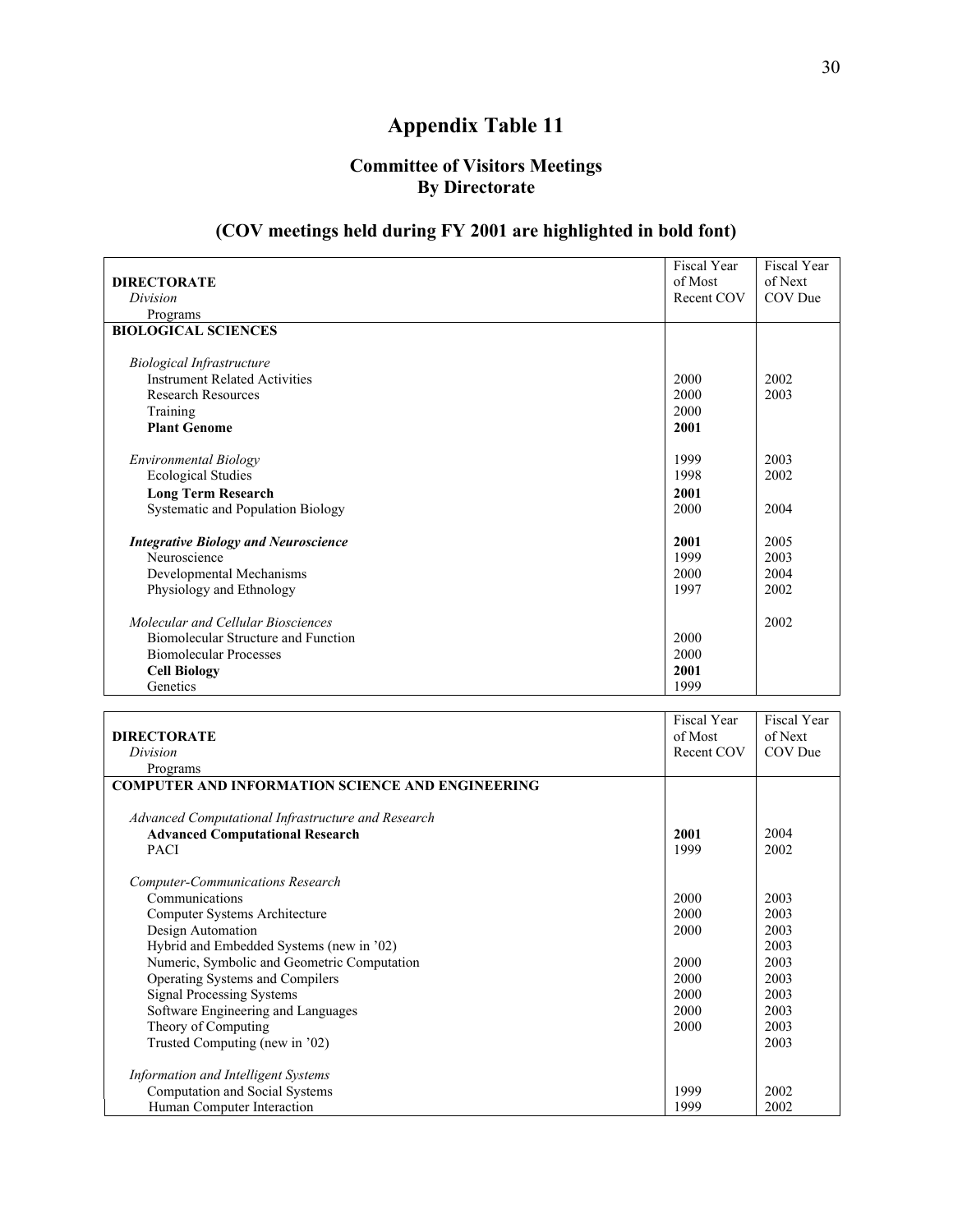| Knowledge and Cognitive Systems                                               | 1999 | 2002 |
|-------------------------------------------------------------------------------|------|------|
| Robotics and Human Augmentation                                               | 1999 | 2002 |
| Information and Data Management                                               | 1999 | 2002 |
| Advanced Networking Infrastructure and Research                               |      |      |
| Networking Research                                                           | 2000 | 2003 |
| Special Projects in Networking Research                                       | 2000 | 2003 |
| Advanced Networking Infrastructure                                            | 2000 | 2003 |
| Information Technology Research (ITR) (new in '00)                            |      | 2003 |
| <b>Experimental and Integrative Activities</b>                                | 2001 |      |
| -Instrumentation Infrastructure Cluster                                       |      |      |
| <b>Research Infrastructure</b>                                                | 2001 | 2004 |
| Research Resources (new in '02)                                               |      | 2004 |
| -Multidisciplinary Research Cluster                                           |      |      |
| Biological Information Technology and Systems (new in '02)                    |      | 2004 |
| Quantum and Biologically Inspired Computing (new in '02)                      |      | 2004 |
| <b>Digital Government</b>                                                     | 2001 | 2004 |
| <b>Next Generation Software</b>                                               | 2001 | 2004 |
| -Education Workforce Cluster                                                  |      |      |
| Information Technology Workforce (new in '02)                                 |      | 2004 |
| <b>Minority Institutions Infrastructure</b>                                   | 2001 | 2004 |
| <b>CISE Educational Innovation</b>                                            | 2001 | 2004 |
| **CISE Postdoctoral Research Associates                                       | 2001 |      |
| -EIA Special Projects Cluster                                                 |      |      |
| Special Projects (new in '02)                                                 |      | 2004 |
| **NSF-CONACyT Collaborative Research                                          | 2001 |      |
| **NSF-CNPq Collaborative Research                                             | 2001 |      |
| **EIA monitored, managed/reviewed by Division in Partnership with Engineering |      |      |
|                                                                               |      |      |

| <b>DIRECTORATE</b>                                 | Fiscal Year | Fiscal Year |
|----------------------------------------------------|-------------|-------------|
| Division                                           | of Most     | of Next     |
| Programs                                           | Recent COV  | COV Due     |
| <b>EDUCATION AND HUMAN RESOURCES</b>               |             |             |
| <b>Educational Systemic Reform</b>                 |             |             |
| <b>Statewide Systemic Initiatives</b>              | 2001        | 2004        |
| <b>Urban Systemic Initiatives</b>                  | 2001        | 2004        |
| <b>Rural Systemic Initiatives</b>                  | 2001        | 2004        |
| <b>Office of Innovation Partnerships</b>           |             |             |
| Innovation Partnership Activities (new in '01)     |             | 2004        |
| <b>EPSCoR</b>                                      | 2000        | 2003        |
|                                                    |             |             |
| Elementary, Secondary and Informal Education       |             |             |
| <b>Informal Science Education</b>                  | 2001        | 2004        |
| <b>Teacher Enhancement</b>                         | 2000        | 2003        |
| <b>Instructional Materials Development</b>         | 1997        | 2002        |
| Centers for Learning and Teaching (new in '01)     |             | 2004        |
| <b>Undergraduate Education</b>                     |             |             |
| <b>Teacher Preparation</b>                         | 2000        | 2003        |
| Advanced Technological Education                   | 2000        | 2003        |
| NSF Computer, Science, Engineering and Mathematics |             | 2002        |
| Scholarships (new in '01)                          |             |             |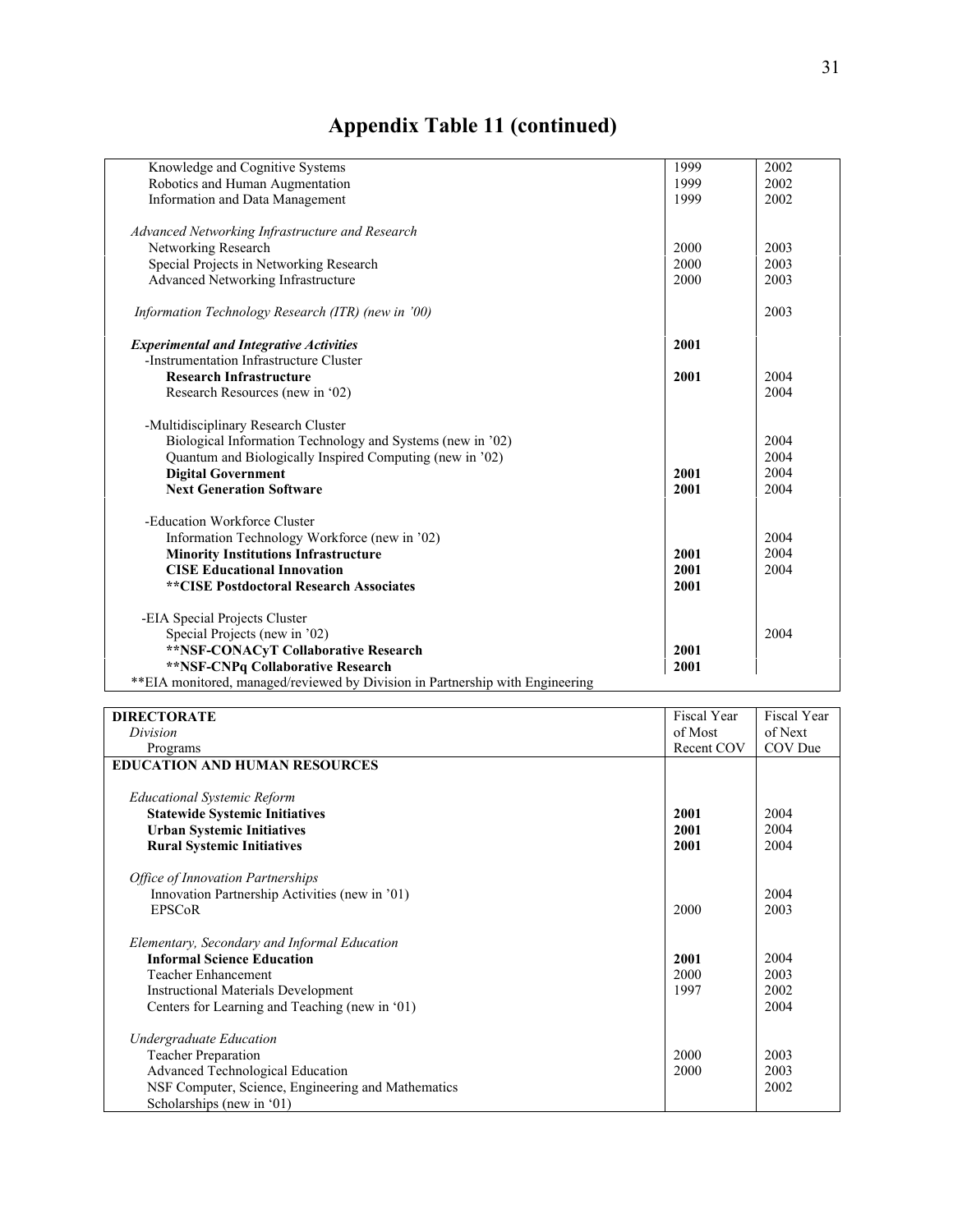| Distinguished Teaching Scholars (new in '02)                     |      | 2004 |
|------------------------------------------------------------------|------|------|
| Scholarship for Service (new in '01)                             |      | 2004 |
| National SMETE Digital Library (new in '01)                      |      | 2002 |
| Course, Curriculum, and Laboratory Improvement                   | 2000 | 2003 |
|                                                                  |      | 2004 |
| Undergraduate Assessment (new in '02)                            |      |      |
| <b>Graduate Education</b>                                        |      |      |
| Graduate Research Fellowships                                    | 1999 | 2003 |
| <b>NATO Postdoctorate Fellowships</b>                            | 2001 | 2005 |
| IGERT (new in '97)                                               |      | 2002 |
| GK-12 Fellows (new in '99)                                       |      | 2002 |
|                                                                  |      |      |
| Human Resource Development                                       |      |      |
| The Louis Stokes Alliances for Minority Participation            | 2001 | 2004 |
| <b>Centers for Research Excellence In Science and Technology</b> | 2001 | 2004 |
| (CREST)                                                          |      |      |
| Programs for Gender Equity (PGE)                                 | 2000 | 2003 |
| Programs for Persons with Disabilities (PPD)                     | 2000 | 2003 |
| Alliances for Graduate Education and the Professoriate (AGEP)    | 2001 | 2004 |
| Tribal Colleges Program (TCP) (new in '01)                       |      | 2004 |
| <b>Historically Black Colleges and Universities (HBCU)</b>       | 2001 | 2004 |
|                                                                  |      |      |
| Research. Evaluation & Communications                            |      |      |
| REPP/ROLE (new in '96)                                           |      | 2002 |
| Evaluation                                                       | 2000 | 2003 |
| Education Research Initiative (ERI) (new in '01)                 |      | 2002 |
|                                                                  |      |      |
| Other                                                            |      |      |
| H-IB VISA K-12                                                   |      | 2004 |
| Math and Science Partnership (MSP) (new in '02)                  |      | 2005 |

|                                                      | Fiscal Year | Fiscal Year |
|------------------------------------------------------|-------------|-------------|
| <b>DIRECTORATE</b>                                   | of Most     | of Next     |
| Division                                             | Recent COV  | COV Due     |
| Programs                                             |             |             |
| <b>ENGINEERING</b>                                   |             |             |
|                                                      |             |             |
| Bioengineering and Environmental Systems             |             | 2002        |
| <b>Biochemical Engineering</b>                       | 1999        | 2002        |
| Biotechnology                                        | 1999        | 2002        |
| <b>Biomedical Engineering</b>                        | 1999        | 2002        |
| Research to Aid the Disabled                         | 1999        | 2002        |
| <b>Environmental Engineering</b>                     | 1999        | 2002        |
| <b>Environmental Technology</b>                      | 1999        | 2002        |
|                                                      |             |             |
| <b>Civil and Mechanical Systems</b>                  | 2001        | 2004        |
| <b>Dynamic System Modeling, Sensing and Control</b>  | 2001        | 2004        |
| <b>Geotechnical and GeoHazard Systems</b>            | 2001        | 2004        |
| <b>Infrastructure and Information Systems</b>        | 2001        | 2004        |
| <b>Solid Mechanics and Materials Engineering</b>     | 2001        | 2004        |
| <b>Structural Systems and Engineering</b>            | 2001        | 2004        |
| <b>Network for Earthquake Engineering Simulation</b> | 2001        | 2004        |
|                                                      |             |             |
| <b>Chemical and Transport Systems</b>                |             | 2003        |
| <b>Chemical Reaction Processes</b>                   | 2000        | 2003        |
| Interfacial, Transport and Separation Processes      | 2000        | 2003        |
| <b>Fluid and Particle Processes</b>                  | 2000        | 2003        |
| <b>Thermal Systems</b>                               | 2000        | 2003        |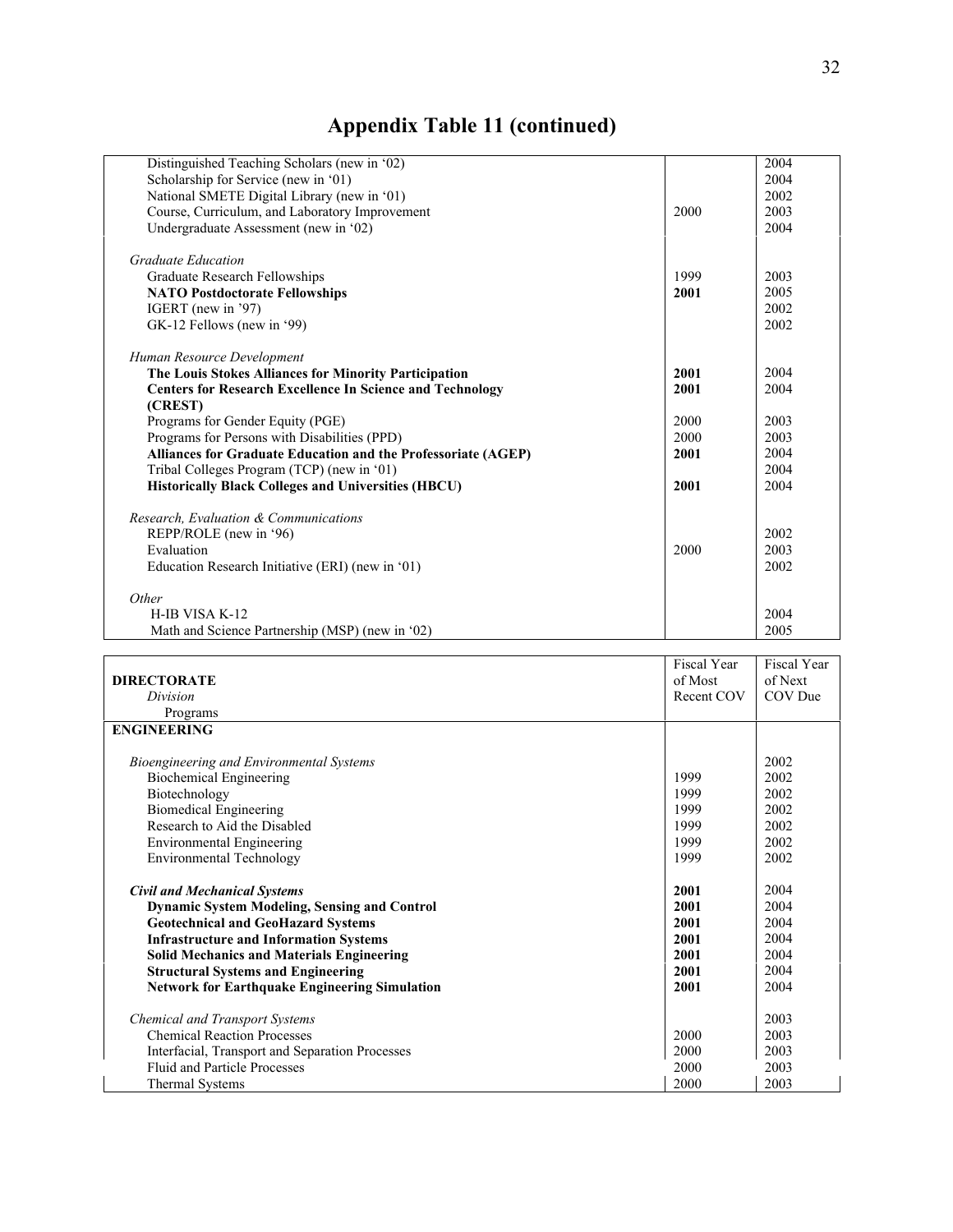| Design, Manufacture and Industrial Innovation                 |      |      |
|---------------------------------------------------------------|------|------|
| -Engineering Decision Systems Programs (new in '02)           |      | 2003 |
| <b>Engineering Design</b>                                     | 2000 | 2003 |
| Manufacturing Enterprise Systems (new in '02)                 |      | 2003 |
| Service Enterprise Systems (new in '02)                       |      | 2003 |
| <b>Operations Research</b>                                    | 2000 | 2003 |
|                                                               |      |      |
| -Manufacturing Processes and Equipment Systems                | 2000 | 2003 |
| Materials Processing and Manufacturing                        | 2000 | 2003 |
| Manufacturing Machines and Equipment                          | 2000 | 2003 |
| Nanomanufacturing (new in '02)                                |      | 2003 |
|                                                               |      |      |
| -Industrial Innovation Programs Cluster                       |      |      |
| <b>Small Business Innovation Research (SBIR)</b>              | 2001 | 2004 |
| Innovation and Organizational Change                          | 2000 |      |
| Grant Opportunities for Academic Liaison with Industry        | 2000 | 2003 |
| (GOALI)                                                       |      |      |
| <b>Small Business Technology Transfer</b>                     | 2001 | 2004 |
| <b>Electrical and Communications Systems</b>                  |      |      |
| Electronics, Photonics and Device Technologies                | 2000 | 2002 |
| Control, Networks, and Computational Intelligence             | 2000 | 2002 |
| Integrative Systems (new in '02)                              |      | 2002 |
|                                                               |      |      |
| <b>Engineering, Education and Centers</b>                     | 2001 | 2004 |
| <b>Engineering Education</b>                                  | 2001 | 2004 |
| <b>Engineering Research Centers</b>                           | 2001 | 2004 |
| <b>Earthquake Engineering Research Centers</b>                | 2001 | 2004 |
| <b>Human Resource Development</b>                             | 2001 | 2004 |
| <b>State/Industry/University Cooperative Research Centers</b> | 2001 | 2004 |
| <b>Industry/Univ. Cooperative Research Centers</b>            | 2001 | 2004 |

|                                              | Fiscal Year | <b>Fiscal Year</b> |
|----------------------------------------------|-------------|--------------------|
| <b>DIRECTORATE</b>                           | of Most     | of Next            |
| Division                                     | Recent COV  | COV Due            |
| Programs                                     |             |                    |
| <b>GEOSCIENCES</b>                           |             |                    |
|                                              |             |                    |
| Atmospheric Sciences                         |             |                    |
| -Lower Atmospheric Research Cluster          |             |                    |
| <b>Atmospheric Chemistry</b>                 | 2001        | 2004               |
| <b>Climate Dynamics</b>                      | 2001        | 2004               |
| <b>Mesoscale Dynamic Meteorology</b>         | 2001        | 2004               |
| <b>Large-scale Dynamic Meteorology</b>       | 2001        | 2004               |
| <b>Physical Meteorology</b>                  | 2001        | 2004               |
| Paleoclimate                                 | 2001        | 2004               |
|                                              |             |                    |
| -Upper Atmospheric Research Cluster          |             |                    |
| Magnetospheric Physics                       | 1999        | 2002               |
| Aeronomy                                     | 1999        | 2002               |
| <b>Upper Atmospheric Research Facilities</b> | 1999        | 2002               |
| Solar Terrestrial Research                   | 1999        | 2002               |
|                                              |             |                    |
| -Centers and Facilities Cluster              |             |                    |
| Lower Atmospheric Observing Facilities       | 2000        | 2003               |
| <b>UNIDATA</b>                               | 2000        | 2003               |
| NCAR/UCAR                                    | 2000        | 2003               |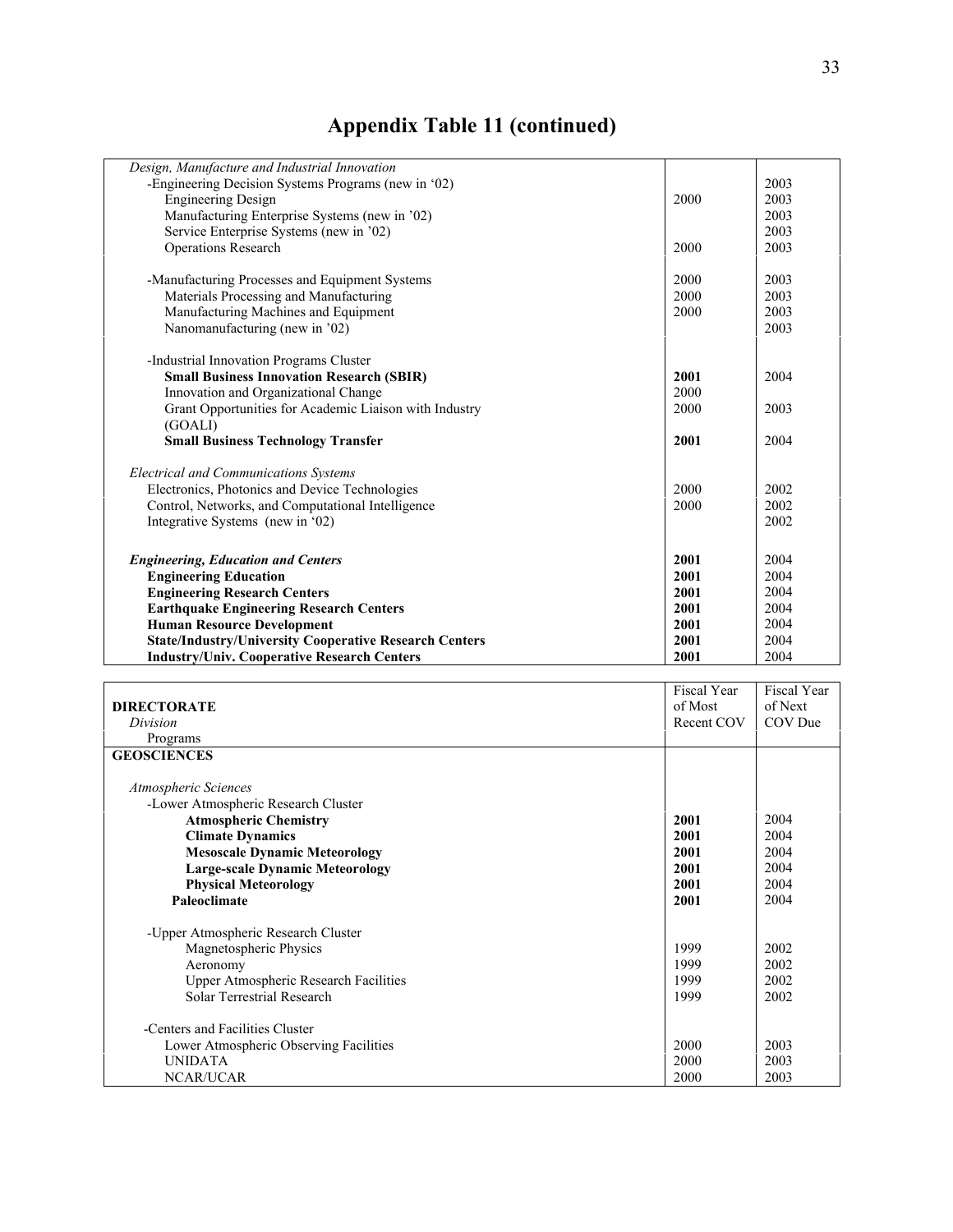| <b>Earth Sciences</b>                                 |      |      |
|-------------------------------------------------------|------|------|
| Instrumentation and Facilities                        | 1997 | 2004 |
|                                                       |      |      |
| - Research Support Cluster                            | 1998 |      |
| <b>Tectonics</b>                                      | 1998 | 2002 |
| Geology and Paleontology                              | 1998 | 2002 |
| <b>Hydrological Sciences</b>                          | 1998 | 2002 |
| Petrology and Geochemistry                            | 1998 | 2002 |
| Geophysics                                            | 1998 | 2002 |
| Continental Dynamics                                  | 1998 | 2002 |
|                                                       |      |      |
| Ocean Sciences                                        |      |      |
| - Integrative Programs Cluster                        | 1997 | 2002 |
| Oceanographic Technical Services                      | 1994 | 2002 |
| Ship Operations                                       | 1994 | 2002 |
| Oceanographic Instrumentation                         | 1994 | 2002 |
| Ship Acquisitions and Upgrades (new in '02)           |      | 2002 |
| Shipboard Scientific Support Equipment (new in '02)   |      | 2002 |
| Oceanographic Tech and Interdisciplinary Coordination | 1998 | 2002 |
|                                                       |      |      |
| - Marine Geosciences Cluster                          |      |      |
| Marine Geology and Geophysics                         | 1998 | 2003 |
| Ocean Drilling                                        | 1994 | 2003 |
|                                                       |      |      |
| -Ocean Cluster                                        |      |      |
| Chemical Oceanography                                 | 1998 | 2003 |
| Physical Oceanography                                 | 1998 | 2003 |
| <b>Biological Oceanography</b>                        | 1998 | 2003 |

|                                                                 | Fiscal Year | Fiscal Year |
|-----------------------------------------------------------------|-------------|-------------|
| <b>DIRECTORATE</b>                                              | of Most     | of Next     |
| Division                                                        | Recent COV  | COV Due     |
| Programs                                                        |             |             |
| MATHEMATICAL AND PHYSICAL SCIENCES                              |             |             |
|                                                                 |             |             |
| <b>Astronomical Sciences</b>                                    | 1999        | 2002        |
| <b>Planetary Astronomy</b>                                      | 1999        | 2002        |
| Stellar Astronomy and Astrophysics                              | 1999        | 2002        |
| Galactic Astronomy                                              | 1999        | 2002        |
| Education, Human Resources and Special Programs                 | 1999        | 2002        |
| Advanced Technologies and Instrumentation                       | 1999        | 2002        |
| Electromagnetic Spectrum Management                             | 1999        | 2002        |
| <b>Extragalactic Astronomy and Cosmology</b>                    | 1999        | 2002        |
|                                                                 |             |             |
| -Facilities Cluster                                             |             |             |
| Gemini 8-Meter Telescopes                                       |             | 2002        |
| National Radio Astronomy Observatory (NRAO)                     |             | 2002        |
| National Optical Astronomy Observatories (NOAO)                 |             | 2002        |
| National Astronomy and Ionosphere Center (NAIC)                 |             | 2002        |
|                                                                 |             |             |
| Chemistry                                                       | 2001        | 2004        |
| <b>Office of Special Projects</b>                               | 2001        | 2004        |
| <b>Chemistry Research Instrumentation and Facilities (CRIF)</b> | 2001        | 2004        |
| <b>Organic Chemical Dynamics</b>                                |             | 2004        |
| <b>Organic Synthesis</b>                                        |             | 2004        |
| <b>Chemistry of Materials</b>                                   |             | 2004        |
| <b>Theoretical and Computational Chemistry</b>                  |             | 2004        |
| <b>Experimental Physical Chemistry</b>                          | 2001        | 2004        |
| Inorganic, Bioinorganic and Organometallic Chemistry            | 2001        | 2004        |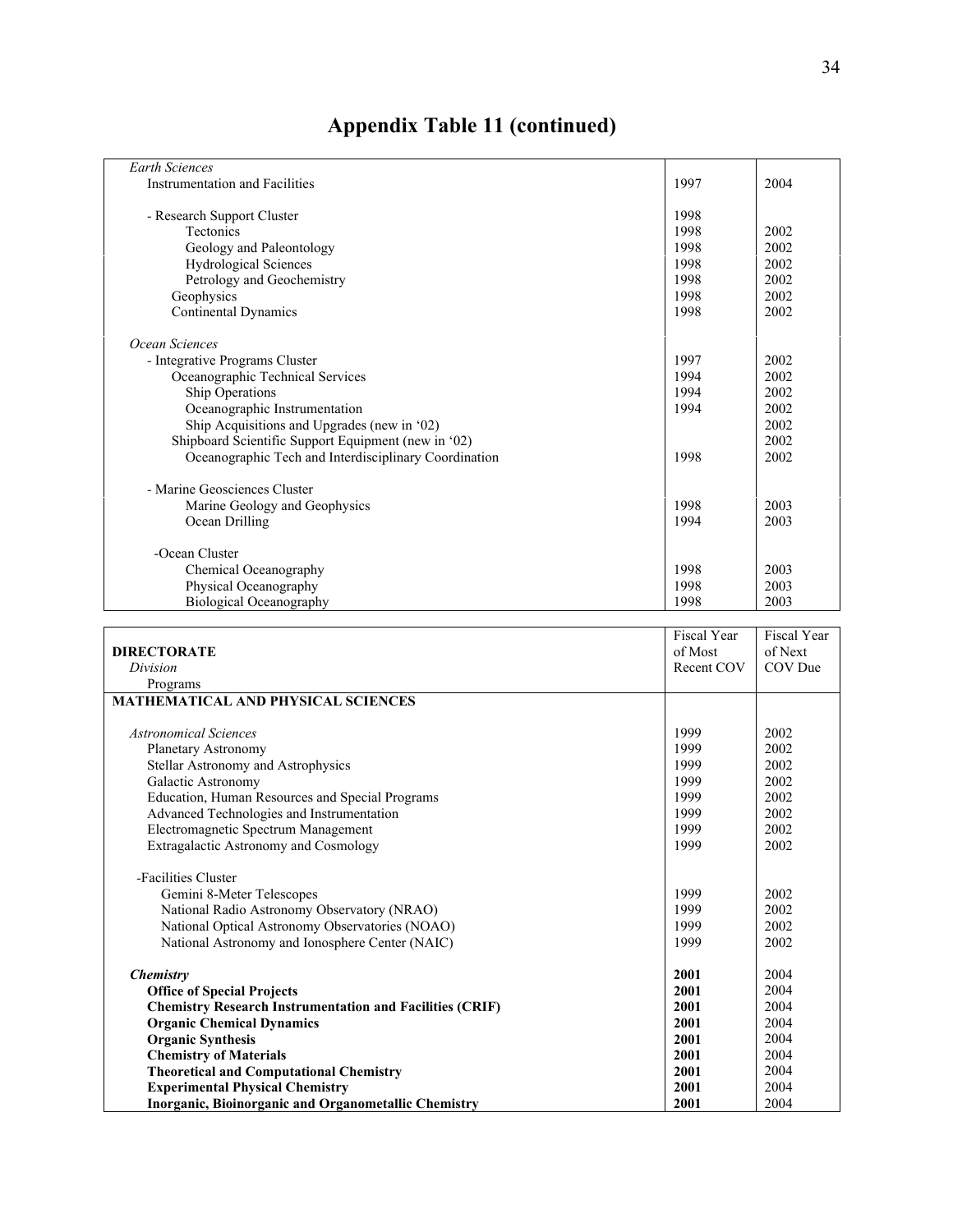| <b>Analytical and Surface Chemistry</b>               | 2001        | 2004        |
|-------------------------------------------------------|-------------|-------------|
| Materials Research                                    | 1999        | 2002        |
| -Base Science Cluster                                 |             |             |
| <b>Condensed Matter Physics</b>                       | 1999        | 2002        |
| Solid-State Chemistry                                 | 1999        | 2002        |
| Polymers                                              | 1999        | 2002        |
|                                                       |             |             |
| -Advanced Materials and Processing Cluster            |             |             |
| Metals                                                | 1999        | 2002        |
| Ceramics                                              | 1999        | 2002        |
| <b>Electronic Materials</b>                           | 1999        | 2002        |
| -Materials Research and Technology Enabling Cluster   |             |             |
| Materials Theory                                      | 1999        | 2002        |
| <b>Instrumentation for Materials Research</b>         | 1999        | 2002        |
| National Facilities                                   | 1999        | 2002        |
| Materials Research Science and Engineering Centers    | 1999        | 2002        |
|                                                       |             |             |
| <b>Mathematical Sciences</b>                          | 2001        | 2004        |
| <b>Applied Mathematics</b>                            | 2001        | 2004        |
| <b>Topology and Foundations</b>                       | 2001        | 2004        |
| <b>Computational Mathematics</b>                      | 2001        | 2004        |
| Infrastructure                                        | 2001        | 2004        |
| <b>Geometric Analysis</b>                             | 2001        | 2004        |
| <b>Analysis</b>                                       | 2001        | 2004        |
|                                                       |             | 2004        |
| Algebra, Number Theory, and Combinatories             | 2001        |             |
| <b>Statistics and Probability</b>                     | 2001        | 2004        |
| Physics                                               | 2000        |             |
| Atomic, Molecular, Optical and Plasma Physics         | 2000        | 2003        |
| <b>Elementary Particle Physics</b>                    | 2000        | 2003        |
| <b>Theoretical Physics</b>                            | 2000        | 2003        |
| Particle and Nuclear Astrophysics (new in '00)        |             | 2003        |
| Nuclear Physics                                       | 2000        | 2003        |
| Education and Interdisciplinary Research (new in '00) |             | 2003        |
| <b>Gravitational Physics</b>                          | 2000        | 2003        |
|                                                       |             |             |
|                                                       | Fiscal Year | Fiscal Year |
| <b>DIRECTORATE</b>                                    | of Most     | of Next     |
| Division                                              | Recent COV  | COV Due     |
| Programs                                              |             |             |
| SOCIAL, BEHAVIORAL, AND ECONOMIC SCIENCES             |             |             |
| Office of International Science and Engineering (INT) | 1999        | 2002        |
|                                                       |             |             |
| Science Resource Statistics (SRS) (new in '99)        |             | 2004        |
| -NSF-wide Programs Cluster                            |             |             |
| <b>CAREER</b>                                         | 2001        |             |
| ADVANCE (new in '01)                                  |             |             |
| Behavioral and Cognitive Sciences (BCS)               |             | 2004        |
|                                                       |             |             |

| ADVANCE (new in $(01)$ )                       |      |      |
|------------------------------------------------|------|------|
| <i>Behavioral and Cognitive Sciences (BCS)</i> |      | 2004 |
| Archeology and Archaeometry                    | 1999 | 2004 |
| Child Learning and Development                 | 1997 | 2004 |
| Cultural Anthropology                          | 1999 | 2004 |
| Linguistics                                    | 1999 | 2004 |
| Human Cognition and Perception                 | 1999 | 2004 |
| Social Psychology                              | 1999 | 2004 |
| Physical Anthropology                          | 1999 | 2004 |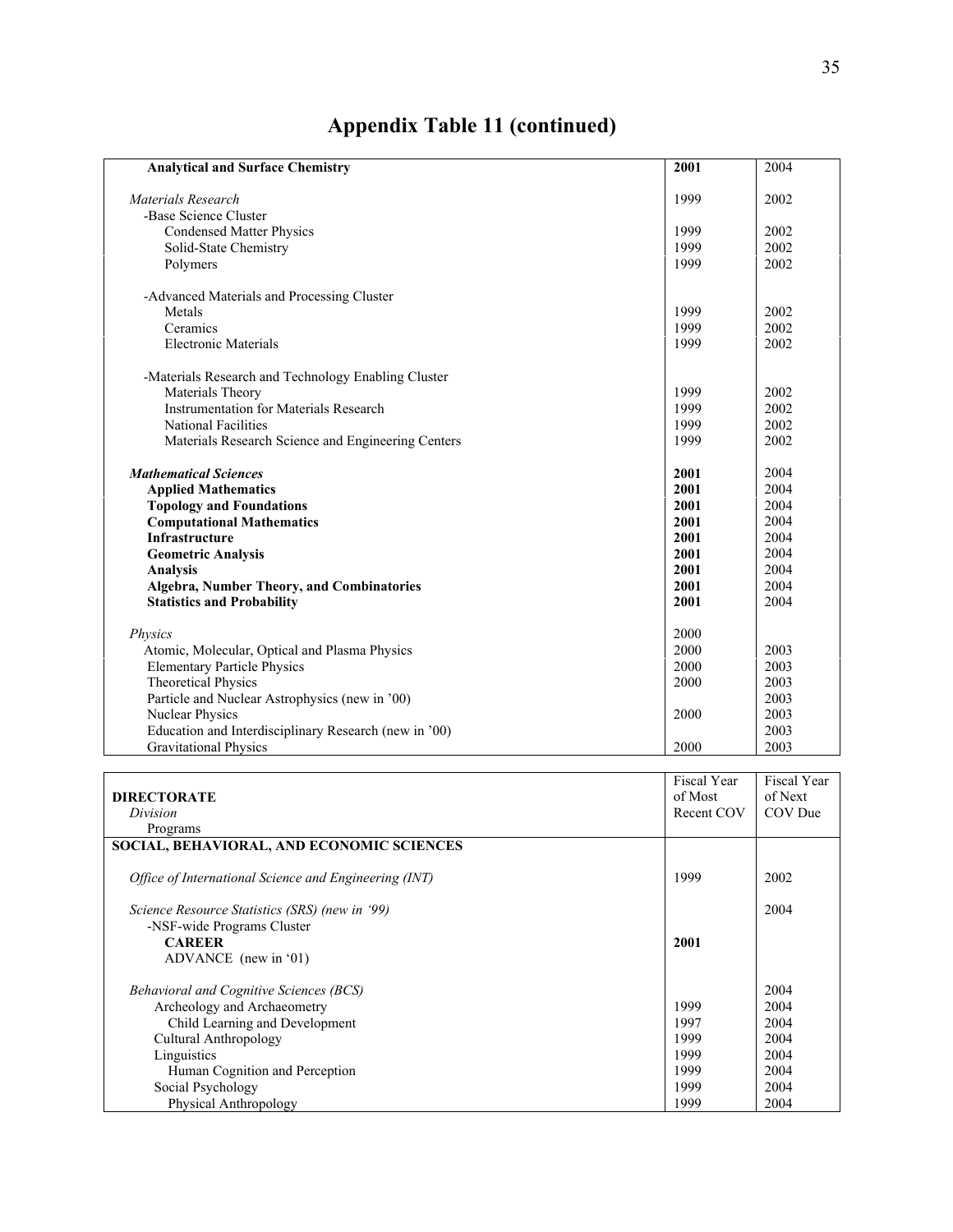| Geography and Regional Sciences                             | 1999 | 2004 |
|-------------------------------------------------------------|------|------|
| Social and Economic Sciences (SES)                          |      | 2003 |
| Decision, Risk, and Management Sciences                     | 2000 | 2003 |
| Political Science                                           | 2000 | 2003 |
| Law and Social Science                                      | 2000 | 2003 |
| Innovation and Organizational Change                        | 2000 | 2003 |
| Methodology, Measurement and Statistics                     | 2000 | 2003 |
| Science and Technology Studies                              | 2000 | 2003 |
| Societal Dimensions of Engineering, Science, and Technology | 2000 | 2003 |
| Economics                                                   | 2000 | 2003 |
| Sociology                                                   | 2000 | 2003 |

| <b>DIRECORATE</b>                   | Fiscal Year<br>of Most | Fiscal Year<br>of Next |
|-------------------------------------|------------------------|------------------------|
| Division                            | Recent COV             | COV Due                |
|                                     |                        |                        |
| Programs                            |                        |                        |
| <b>OFFICE OF POLAR PROGRAMS</b>     |                        |                        |
| <b>Polar Research Support</b>       | 2001                   | 2004                   |
| Antarctic Sciences                  |                        | 2003                   |
| Antarctic Aeronomy and Astrophysics | 2000                   | 2003                   |
| Antarctic Biology and Medicine      | 2000                   | 2003                   |
| Antarctic Geology and Geophysics    | 2000                   | 2003                   |
| <b>Antarctic Glaciology</b>         | 2000                   | 2003                   |
| Antarctic Ocean and Climate Systems | 2000                   | 2003                   |
| Arctic Sciences                     |                        | 2003                   |
| Arctic Research Opportunities       |                        | 2003                   |
| Arctic Research and Policy          | 2000                   | 2003                   |
| Arctic System Sciences              | 2000                   | 2003                   |
| <b>Arctic Natural Sciences</b>      | 2000                   | 2003                   |
| <b>Arctic Social Sciences</b>       | 2000                   | 2003                   |

|                                                                              | Fiscal Year      | <b>Fiscal Year</b> |
|------------------------------------------------------------------------------|------------------|--------------------|
| <b>DIRECTORATE</b>                                                           | of Most          | of Next            |
| Division                                                                     | Recent COV       | COV Due            |
| Programs                                                                     |                  |                    |
| <b>OFFICE OF INTEGRATIVE ACTIVITIES</b>                                      |                  |                    |
| Major Research Instrumentation (MRI)<br>Science and Technology Centers (STC) | $2000*$<br>1996* | 2007               |
| *External evaluations                                                        |                  |                    |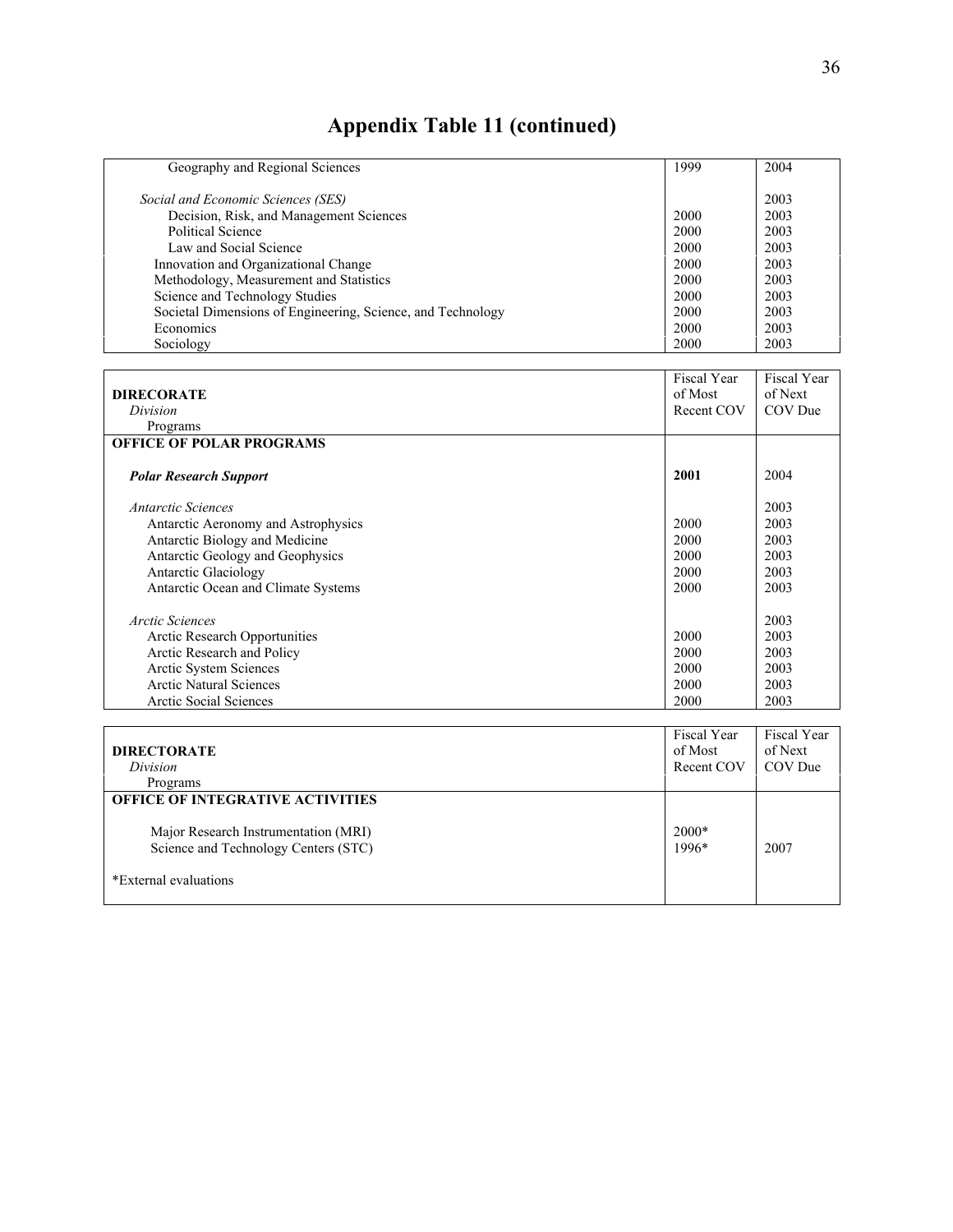## **GPRA Performance Relating to Merit Review**

| <b>Performance Area</b>                                     | FY 2001 Annual<br><b>Performance Goal</b>                                                                                                                                                                                                                                                                                                                                                                                                                                                                                                                                                                                                                                                                                                                                                                                                                                                                                                                                                                       | <b>Results for</b><br><b>National Science Foundation</b>                                                                                         |
|-------------------------------------------------------------|-----------------------------------------------------------------------------------------------------------------------------------------------------------------------------------------------------------------------------------------------------------------------------------------------------------------------------------------------------------------------------------------------------------------------------------------------------------------------------------------------------------------------------------------------------------------------------------------------------------------------------------------------------------------------------------------------------------------------------------------------------------------------------------------------------------------------------------------------------------------------------------------------------------------------------------------------------------------------------------------------------------------|--------------------------------------------------------------------------------------------------------------------------------------------------|
| <b>NSF Business</b><br><b>Practices</b>                     |                                                                                                                                                                                                                                                                                                                                                                                                                                                                                                                                                                                                                                                                                                                                                                                                                                                                                                                                                                                                                 |                                                                                                                                                  |
| Electronic Proposal<br>Submission                           | <b>Performance Goal IV-1:</b><br>Ninety-five percent of full proposals will be received<br>electronically through FastLane.<br>FY 1998 Baseline<br>17%<br>44%<br>FY 1999 Result<br>FY 2000 Goal<br>60%<br>FY 2000 Result<br>81%<br>95%<br>FY 2001 Goal<br>FY 2001 Result<br>99%                                                                                                                                                                                                                                                                                                                                                                                                                                                                                                                                                                                                                                                                                                                                 | FY 1999: NSF successful<br>FY 2000: NSF successful<br>FY 2001: NSF is successful<br>for goal IV-1.                                               |
| Proposal and<br><b>Award Processes</b>                      |                                                                                                                                                                                                                                                                                                                                                                                                                                                                                                                                                                                                                                                                                                                                                                                                                                                                                                                                                                                                                 |                                                                                                                                                  |
| Use of Merit<br>Review                                      | <b>Performance Goal V-1:</b><br>At least 85 percent of basic and applied research funds will be<br>allocated to projects which undergo merit review. *<br>FY 2000 Goal<br>80%<br>87%<br>FY 2000 Result<br>FY 2001 Goal<br>85%<br>FY 2001 Result<br>88%<br>*During FY 2000 OMB redefined what constitutes a merit-<br>reviewed project and established a new target level of 70-<br>90%.                                                                                                                                                                                                                                                                                                                                                                                                                                                                                                                                                                                                                         | Goal revised in FY 2000<br>FY 1999: NSF successful for<br>related goal<br>FY 2000: NSF successful<br>FY 2001: NSF is successful<br>for goal V-1. |
| Implementation of<br>Merit Review<br>Criteria-<br>Reviewers | Performance Goal V-2:<br>NSF performance in implementation of the merit review criteria is<br>successful when reviewers address the elements of both generic<br>review criteria.<br>FY 2001 Result: Reviewers did not consistently address the broader<br>impacts criterion in FY 1998 - FY 2000. In FY 2001 separate<br>screens were added in FastLane to enable reviewers to address each<br>merit-review criterion separately and NSF established an internal<br>task force to examine strategies to improve both proposer and<br>reviewer attention to the broader impacts criterion. A number of<br>reports by external experts note that reviewers are making<br>significant progress in utilization of both merit review criteria.<br>In FY 2002, NSF will continue to develop a set of recommendations<br>that focus on strategies that stress the importance of using both<br>criteria. It will also collect and make available examples of broader<br>impacts and develop a plan to disseminate them. | Goal revised in FY 2001.<br>FY 2001: NSF is not<br>successful for goal V-2.                                                                      |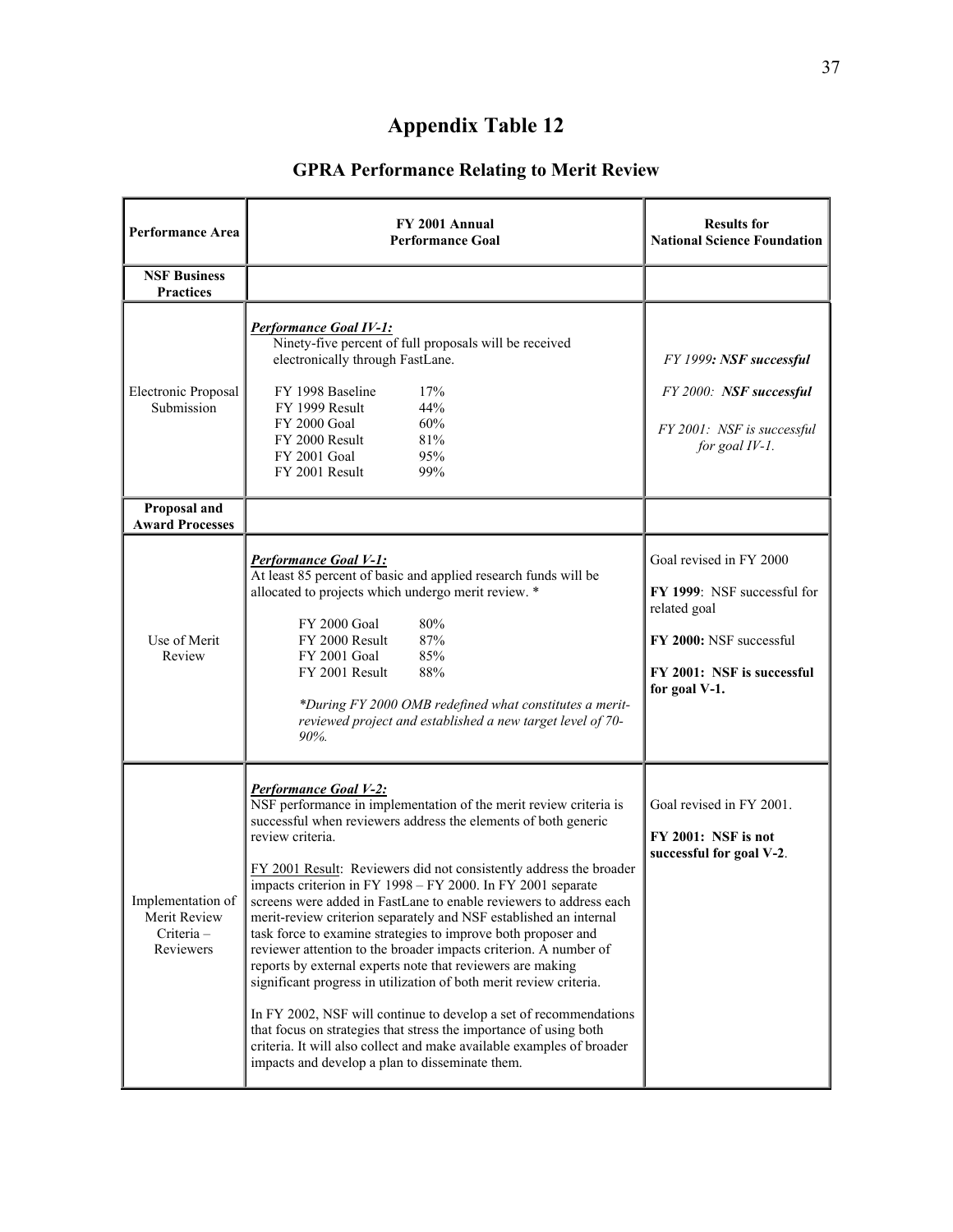## **Annual Performance Goals for NSF'S Investment Process (continued)**

| Performance<br>Area                                      | FY 2001 Annual<br><b>Performance Goal</b>                                                                                                                                                                                                                                                                                                                                                                                                                                                                                                                                                                                             | <b>Results for</b><br><b>National Science Foundation</b>                                                         |
|----------------------------------------------------------|---------------------------------------------------------------------------------------------------------------------------------------------------------------------------------------------------------------------------------------------------------------------------------------------------------------------------------------------------------------------------------------------------------------------------------------------------------------------------------------------------------------------------------------------------------------------------------------------------------------------------------------|------------------------------------------------------------------------------------------------------------------|
| <b>Customer Service:</b><br>Time to Prepare<br>Proposals | <b>Performance Goal V-4:</b><br>95 percent of program announcements will be available to relevant<br>individuals and organizations at least three months prior to the<br>proposal deadline or target date.<br>FY 1998 Baseline<br>66%<br>75%<br>FY 1999 Result<br><b>FY 2000 Goal</b><br>95%<br>FY 2000 Result<br>89%<br>FY 2001 Goal<br>95%<br>100%<br>FY 2001 Result                                                                                                                                                                                                                                                                | FY 1999: NSF not successful<br>FY 2000: NSF not successful<br>FY 2001: NSF is successful<br>for goal V-4.        |
| Customer Service:<br>Time to Decision                    | <b>Performance Goal V-5:</b><br>For 70 percent of proposals, be able to tell applicants whether their<br>proposals have been declined or recommended for funding within<br>six months of receipt.<br>FY 1998 Baseline<br>59%<br>58%<br>FY 1999 Result<br><b>FY 2000 Goal</b><br>70%<br>54%<br>FY 2000 Result<br>70%<br><b>FY 2001 Goal</b><br>FY 2001 Result<br>62%<br>FY 2001 Result: In FY 2001, 62% of proposals were processed<br>within 6 months of receipt.<br>In FY 2002, NSF will continue to focus on improving the efficiency<br>of proposal processing, including the dissemination of best practices<br>to program staff. | FY 1999: NSF not<br>successful<br>FY 2000: NSF not successful<br>FY 2001: NSF is not<br>successful for goal V-5. |
| Award Size                                               | <u>Performance Goal V-6a:</u><br>NSF will increase the average annualized award size for research<br>projects to \$110,000.<br>FY 1998 Baseline<br>\$90,000<br>\$94,000<br>FY 1999 Result<br>\$105,800<br>FY 2000 Result<br>\$110,000<br><b>FY 2001 Goal</b><br>FY 2001 Result<br>\$113,601                                                                                                                                                                                                                                                                                                                                           | New goal in FY 2001.<br>FY 2001: NSF is successful<br>for goal V-6a.                                             |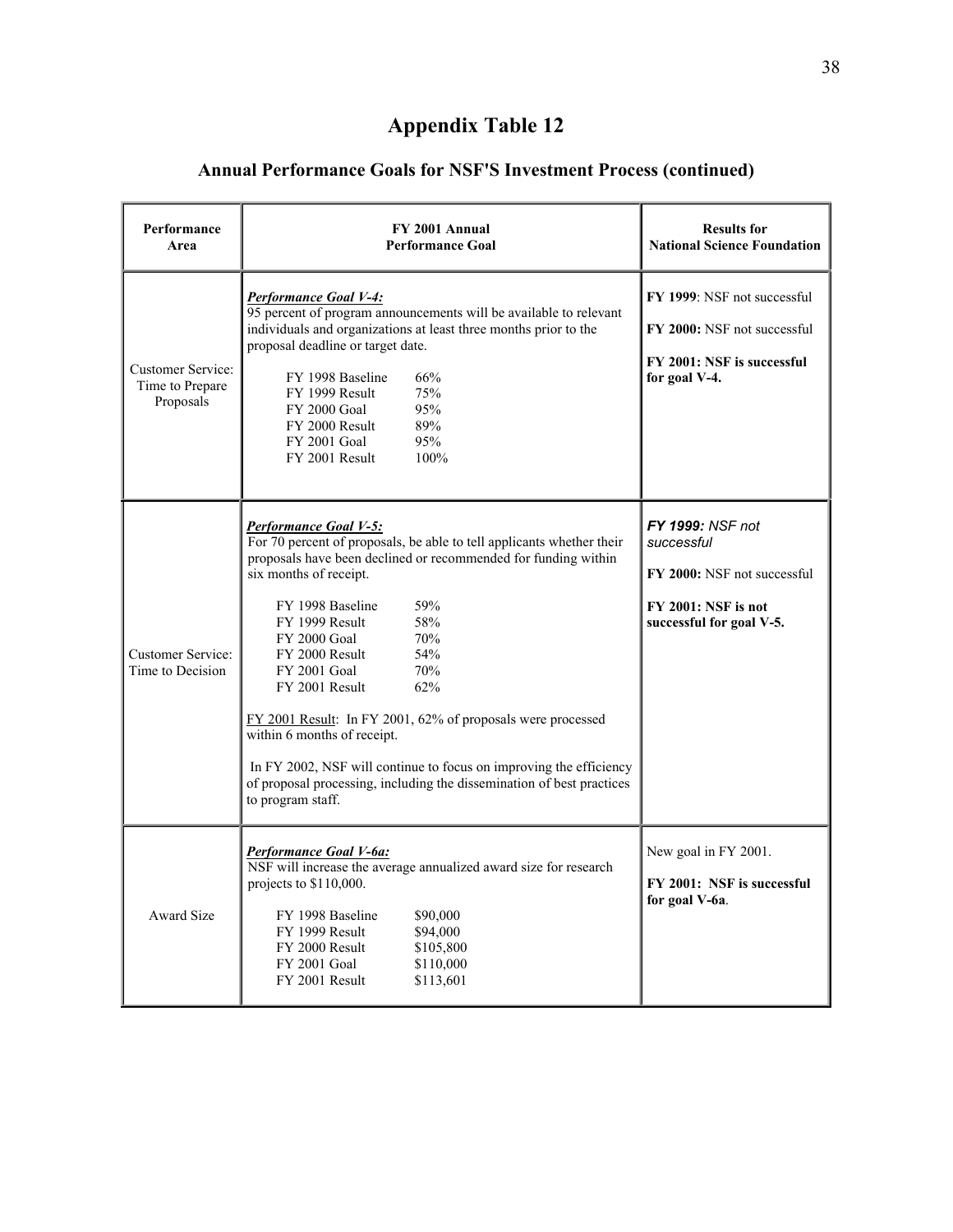## **Annual Performance Goals for NSF'S Investment Process (continued)**

| Performance<br>Area                      | FY 2001 Annual Performance Goal                                                                                                                                                                                                                                                                                                                | <b>Results for</b><br><b>National Science</b><br><b>Foundation</b>             |
|------------------------------------------|------------------------------------------------------------------------------------------------------------------------------------------------------------------------------------------------------------------------------------------------------------------------------------------------------------------------------------------------|--------------------------------------------------------------------------------|
|                                          | Performance Goal V-6b:<br>NSF will increase the average duration of awards<br>for research projects to at least three years.                                                                                                                                                                                                                   | FY 1999: NSF successful<br>FY 2000: Not applicable                             |
| <b>Award Duration</b>                    | FY 1998 Baseline<br>2.7 years<br>FY 1999 Goal<br>2.8 years<br>FY 1999 Result<br>2.8 years<br>FY 2000 Result<br>2.8 years<br>FY 2001 Goal<br>3.0 years<br>2.9 years<br>FY 2001 Result                                                                                                                                                           | FY 2001: NSF is not<br>successful for goal V-6b.                               |
|                                          | FY 2001 Result: Resource limitations impacted NSF's ability to<br>achieve both the award size and award duration goals. NSF focused<br>its efforts on increasing average annualized award size.<br>In FY 2002, NSF will continue to focus on increasing award size and<br>duration in order to improve the efficiency of the research process. |                                                                                |
|                                          | <b>Performance Goal V-7:</b>                                                                                                                                                                                                                                                                                                                   | FY 1999: NSF not                                                               |
|                                          | NSF will award 30 percent of its research grants to new investigators.                                                                                                                                                                                                                                                                         | successful                                                                     |
| Maintaining<br>Openness in the<br>System | FY 1997 Baseline<br>27%<br>27%<br>FY 1998<br>30%<br>FY 1999 Goal<br>27%<br>FY 1999 Result<br>30%<br>FY 2000 Goal<br>FY 2000 Result<br>28%<br>30%<br>FY 2001 Goal<br>28%<br>FY 2001 Result                                                                                                                                                      | FY 2000: NSF not successful<br>FY 2001: NSF is not<br>successful for goal V-7. |
|                                          | In FY 2002, NSF will continue its outreach to new investigators<br>to promote awareness of research funding and to encourage new<br>investigators to submit proposals.                                                                                                                                                                         |                                                                                |
| <b>Broadening</b><br>Participation       |                                                                                                                                                                                                                                                                                                                                                |                                                                                |
| <b>Reviewer Pool</b>                     | <b>Performance Goal V-8:</b><br>NSF will begin to request voluntary demographic data electronically<br>from all reviewers to determine participation levels of members of<br>underrepresented groups in the NSF reviewer pool.<br>FY 2001 Result: The reviewer system in FastLane was revised to<br>gather voluntary demographic data.         | New goal in FY 2001.<br><b>FY 2001: NSF is</b><br>successful for goal V-8.     |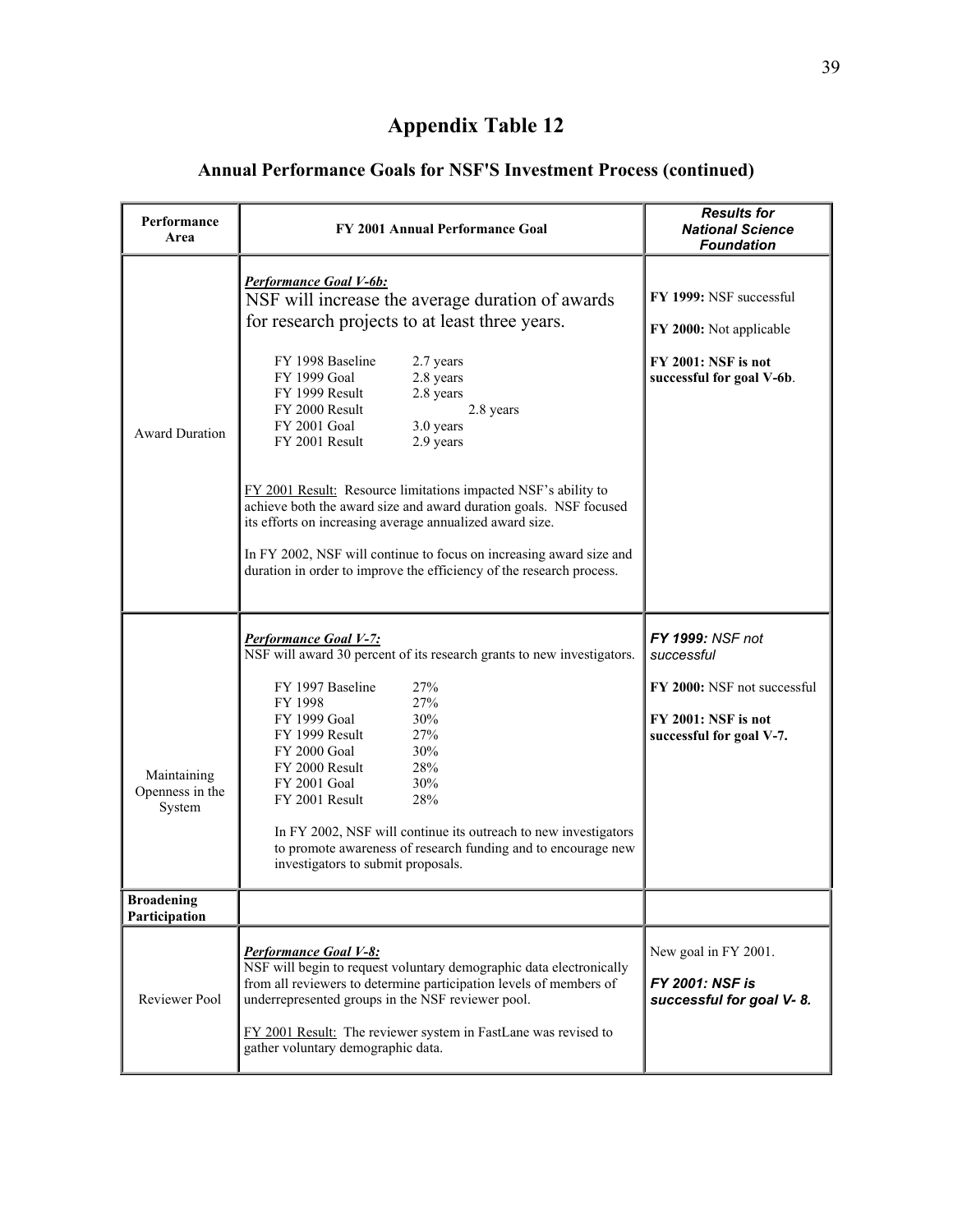### **Sm all Grants for Exploratory Research (SGER) Funding Trends by Directorate, FY 1999 - 2001**

|             |                  | <b>Fiscal Year</b> |                  |                 |
|-------------|------------------|--------------------|------------------|-----------------|
|             |                  | 1999               | 2000             | 2001            |
| <b>NSF</b>  | Proposals        | $\overline{278}$   | $\overline{319}$ | 300             |
|             | Awards           | 224                | 274              | 255             |
|             | Total \$         | \$12,293,477       | \$15,725,176     | \$15,362,826    |
|             | % of Obligations | 0.3%               | 0.4%             | 0.4%            |
|             | Average \$       | \$54,882           | \$57,391         | \$60,246        |
| <b>BIO</b>  | Proposals        | 49                 | 61               | 59              |
|             | Awards           | 37                 | 46               | 40              |
|             | Total \$         | \$1,984,457        | \$2,553,923      | \$2,747,298     |
|             | % of Obligations | 0.5%               | 0.6%             | 0.5%            |
|             | Average \$       | \$55,124           | \$55,520         | \$68,682        |
| <b>CISE</b> | Proposals        | $\overline{24}$    | $\overline{28}$  | 25              |
|             | Awards           | 22                 | 27               | 21              |
|             | Total \$         | \$1,739,513        | \$1,634,881      | \$1,571,733     |
|             | % of Obligations | 0.5%               | 0.4%             | 0.3%            |
|             | Average \$       | \$79,069           | \$60,551         | \$74,844        |
| EHR         | Proposals        | 15                 | 27               | 13              |
|             | Awards           | 14                 | 27               | 13              |
|             | Total \$         | \$971,346          | \$2,326,298      | \$1,021,456     |
|             | % of Obligations | 0.1%               | 0.3%             | 0.1%            |
|             | Average \$       | \$69,382           | \$86,159         | \$78,574        |
| ENG         | Proposals        | 88                 | 82               | 84              |
|             | Awards           | 74                 | 73               | 79              |
|             | Total \$         | \$4,371,965        | \$4,757,413      | \$5,121,146     |
|             | % of Obligations | 1.1%               | 1.2%             | 1.1%            |
|             | Average \$       | \$59,081           | \$65,170         | \$64,825        |
| GEO         | Proposals        | 44                 | 51               | 49              |
|             | Awards           | 40                 | 45               | 48              |
|             | Total \$         | \$1,464,750        | \$1,929,147      | \$2,235,480     |
|             | % of Obligations | 0.4%               | 0.4%             | 0.4%            |
|             | Average \$       | \$36,619           | \$42,870         | \$46,573        |
| <b>MPS</b>  | Proposals        | 33                 | $\overline{22}$  | $\overline{25}$ |
|             | Awards           | 16                 | 12               | 12              |
|             | Total \$         | \$908,436          | \$767,216        | \$802,671       |
|             | % of Obligations | 0.1%               | 0.1%             | 0.1%            |
|             | Average \$       | \$56,777           | \$63,935         | \$66,889        |
| <b>SBE</b>  | Proposals        | 17                 | 31               | 28              |
|             | Awards           | 13                 | 28               | 27              |
|             | Total \$         | \$534,126          | \$878,781        | \$1,195,763     |
|             | % of Obligations | 0.3%               | 0.5%             | 0.7%            |
|             | Average \$       | \$41,087           | \$31,385         | \$44,288        |